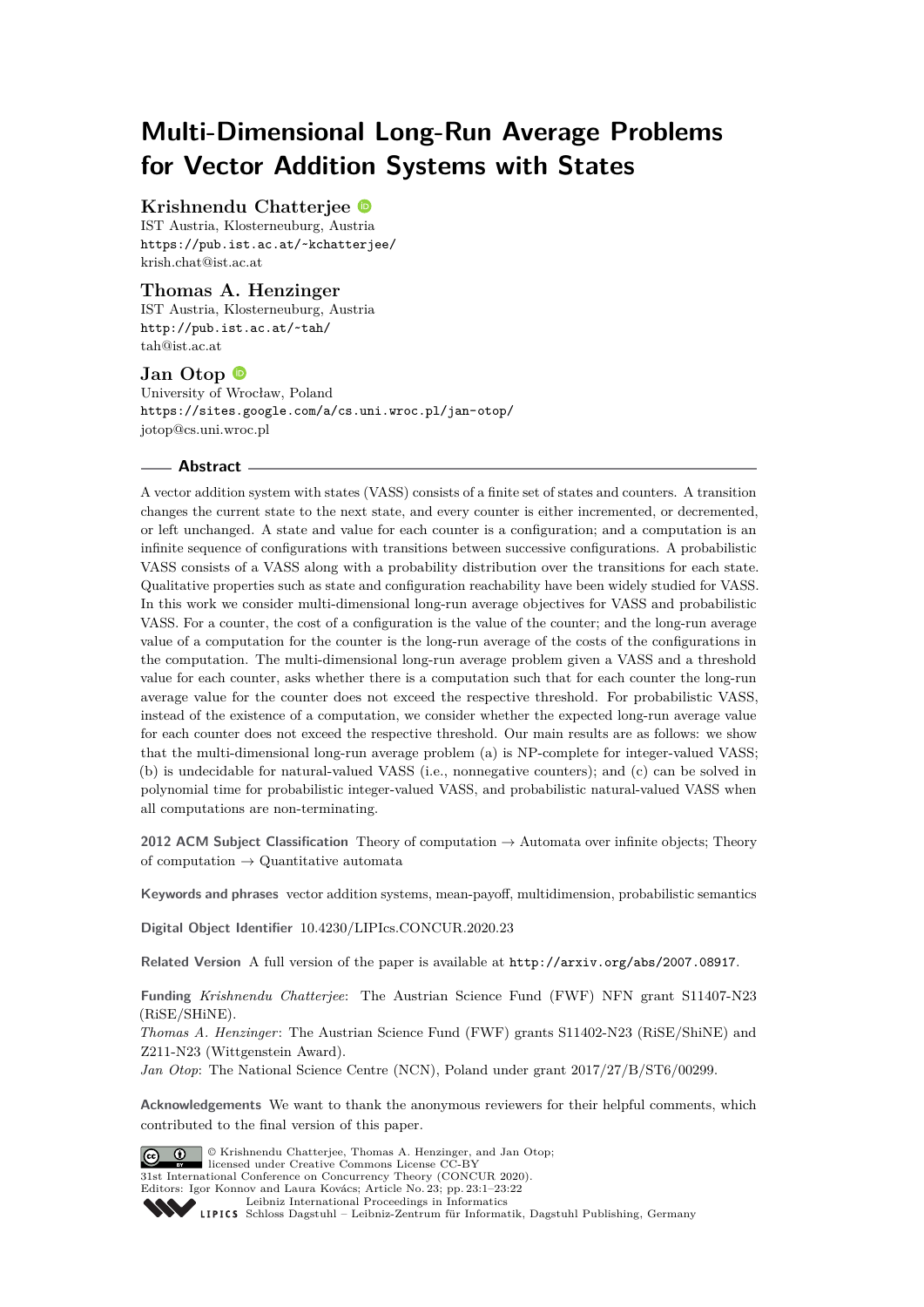# **23:2 Multi-Dimensional Long-Run Average Problems for VASS**

# **1 Introduction**

**Vector Addition System with States (VASS) and probabilistic VASS.** *Vector Addition Systems (VASs)* provide a powerful framework for analysis of parallel processes [\[16\]](#page-15-0). They are equivalent to the well-studied model of Petri Nets [\[25\]](#page-16-0). The generalization of VASs with a finite-state transition system gives *Vector Addition Systems with States (VASS)*. The model of VASS is as follows: there is a finite set of control states with transitions between them, and a set of *k* counters, where at every transition between the control states each counter is either incremented, decremented, or remains unchanged. For a VASS, a *configuration* is a control state and a valuation of each counter, and the transitions of the VASS determines the transitions between the configurations. Thus a VASS is a finite description of an infinite-state transition system between the configurations. The class of VASS where the counters can hold all possible integer values, are referred to as integer-valued VASS; and the class of VASS where the counters can hold only non-negative values, are referred to as natural-valued VASS. A probabilistic VASS consists of a VASS along with probability distribution over the transitions for every state.

**VASS Framework in Verification.** VASS are an elegant mathematical framework for concurrent processes [\[16\]](#page-15-0), and have been widely studied in performance analysis of concurrent processes [\[14,](#page-15-1) [20,](#page-15-2) [23,](#page-16-1) [24\]](#page-16-2). They have also been used in several other contexts, such as: (a) analysis of parametrized systems [\[3\]](#page-15-3), (b) abstract models for programs for bounds analysis [\[34\]](#page-16-3), (c) interactions between components of an API in component-based synthesis [\[18\]](#page-15-4). The probabilistic VASS provide a natural model for problems mentioned above with stochasticity in the system [\[6\]](#page-15-5). Thus VASS and probabilistic VASS provide a rich framework for many problems in verification and program analysis.

**Previous results for VASS.** A computation (run) in a VASS is an infinite sequence of configurations with transitions between successive configurations. The classical problems studied for VASS are as follows: (a) *control-state reachability* where given a set of target control states a computation satisfies the objective if a target state is reached; (b) *configuration reachability* where given a set of target configurations a computation satisfies the objective if a target configuration reached. For natural-valued VASS, (a) the control-state reachability problem is ExpSpace-complete: the ExpSpace-hardness is shown in [\[15,](#page-15-6) [30\]](#page-16-4) and the upper bound follows from [\[33\]](#page-16-5); and (b) the configuration reachability problem is decidable [\[26,](#page-16-6) [27,](#page-16-7) [28,](#page-16-8) [31\]](#page-16-9), and a recent breakthrough result establishes non-elementary hardness [\[13\]](#page-15-7). For integer-valued VASS, (a) the control-state reachability problem is NLogSpace-complete (by reduction to graph reachability); (b) the configuration reachability problem is NP-complete. In probabilistic VASS, for the natural-valued class, even defining the probability measure over infinite computations is a challenging and complex problem [\[6\]](#page-15-5), as computations that violate the non-negativity condition terminate as finite computations.

**Long-run average objective and multi-dimensional long-run average problem.** The classical problems for VASS consider qualitative (or Boolean) objectives where each computation is either satisfactory or not. In this work we consider multi-dimensional long-run average objective. For a counter, we consider the cost of a configuration as the value of the counter. For a computation, the long-run average of the costs of the configurations of the computation is the long-run average value for the respective counter. The multi-dimensional long-run average problem given a VASS and a threshold value for each counter, asks whether there is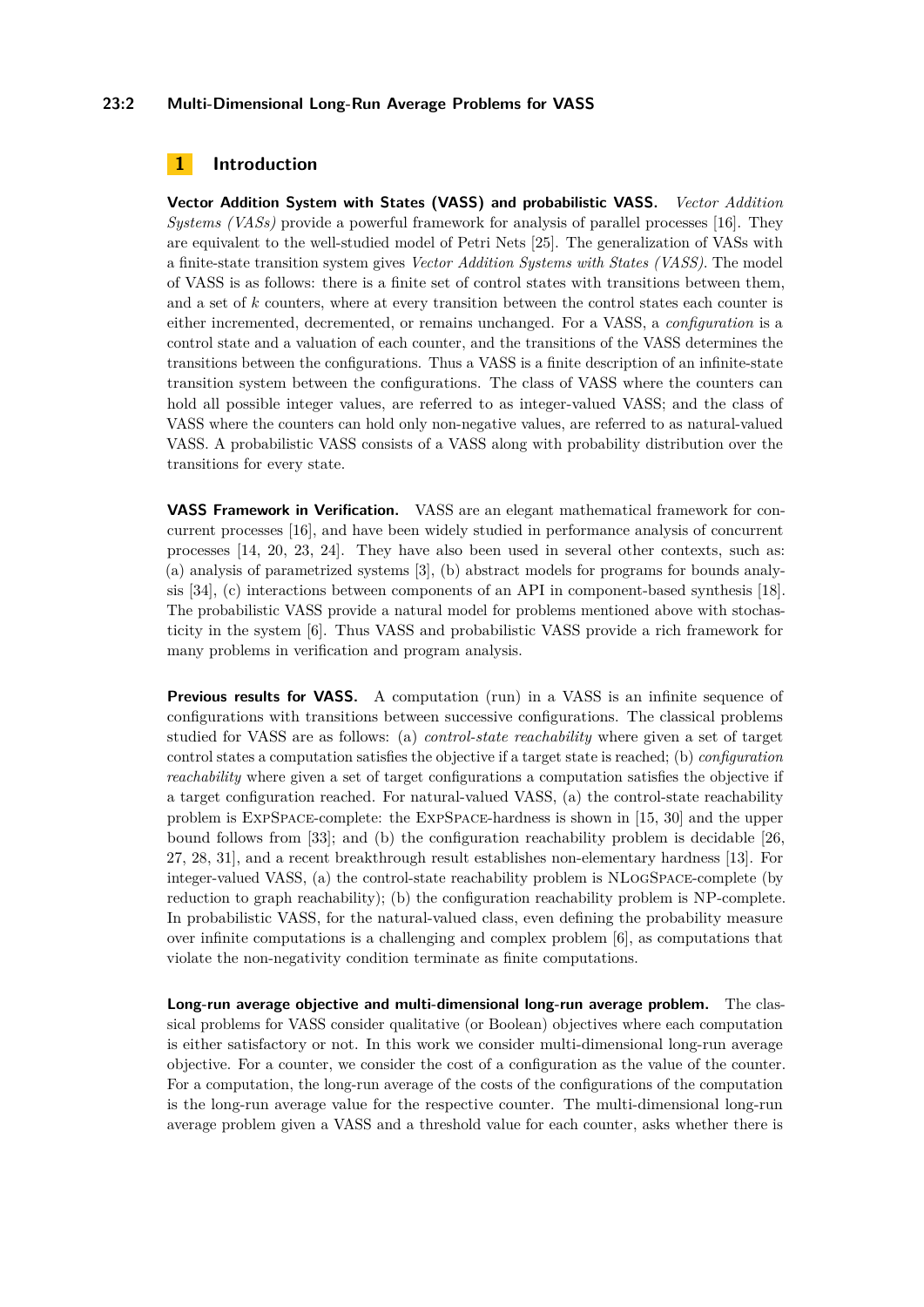a computation such that for each counter the long-run average value for the counter does not exceed the respective threshold. For integer-valued probabilistic VASS, instead of the existence of a computation, we consider whether the expected long-run average value for each counter does not exceed the respective threshold. For natural-valued probabilistic VASS, the presence of terminating runs makes even defining the probability measure complex. We consider two variants: (a) *strict semantics* that require all computations to be non-terminating; (b) *relaxed semantics* where we consider the conditional probability with respect to non-terminating runs.

**Motivating examples.** We present some motivating examples for the problems we consider. First, consider a VASS where the counters represent different queue lengths, and each queue consumes a resource type (e.g., energy or memory or time delay) proportional to its length. The multi-dimensional long-run average problems asks that the average consumption of each resource does not exceed a desired threshold. Second, consider a system that uses two different batteries, and the counters represent the charge levels. At different states, different batteries are used, and we are interested in the long-run average charge of each battery. This is again modeled as the multi-dimensional long-run average problem.

**Our contributions.** Our main contributions are as follows:

- **1.** For non-probabilistic VASS we show that the multi-dimensional long-run average problem (a) is NP-complete for integer-valued VASS, and (b) is undecidable for natural-valued VASS.
- **2.** For probabilistic integer-valued VASS, we show that the multi-dimensional long-run average problem can be solved in polynomial time. For natural-valued VASS, we show that the multi-dimensional problem can be solved in polynomial-time for (a) the strict semantics, and (b) the relaxed semantics for strongly connected VASS such that the expected multi-dimensional long-run average is finite. For the relaxed semantics and general natural-valued VASS, we show ExpSpace-hardness, and the exact decidability and complexity remain open.

**Related works.** For probabilistic VASS the long-run average behavior problem has been studied [\[6\]](#page-15-5), as well as for other infinite-state models such as pushdown automata and games [\[1,](#page-15-8) [11,](#page-15-9) [12\]](#page-15-10). However, these works consider that costs are associated with the transitions of the finite-state system and do not depend on the counter values; moreover, they do not consider the multi-dimensional problem. In contrast, we consider costs that depend on the counter values, and hence on the configurations. Costs based on configurations, specifically the content of the stack in pushdown automata, have been considered in [\[32\]](#page-16-10). Quantitative asymptotic bounds for polynomial-time termination in VASS have also been studied [\[5,](#page-15-11) [29\]](#page-16-11), however, these works do not consider long-run average property. Finally, a related model of automata with monitor counters with long-run average property have been considered in [\[7,](#page-15-12) [8\]](#page-15-13). However, there is a crucial difference: in automata with monitor counters, counters are reset once the value is used. Moreover, the complexity results for automata with monitor counters are quite different from the results we establish. Finally a recent work considers long-run average problem for VASS [\[9\]](#page-15-14). However, the cost is always single-dimensional with a linear combination of the counter values, and moreover, probabilistic VASS have not been considered in [\[9\]](#page-15-14).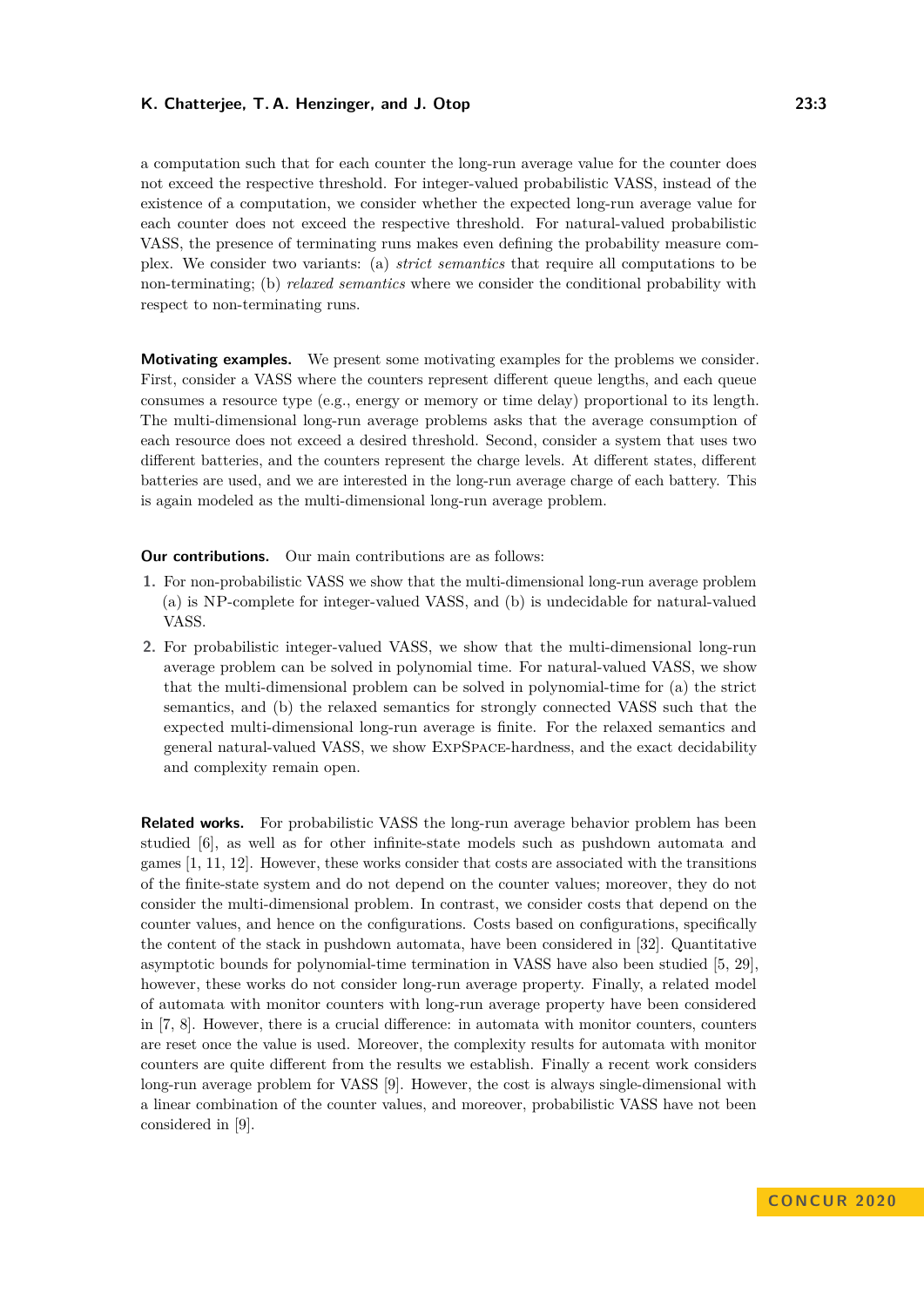#### **23:4 Multi-Dimensional Long-Run Average Problems for VASS**

# **2 Preliminaries**

For a sequence *w*, we define  $w[i]$  as the  $(i + 1)$ -th element of *w* (we start with 0) and  $w[i, j]$ as the subsequence  $w[i]w[i+1] \dots w[j]$ . We allow *j* to be  $\infty$  for infinite sequences. For a finite sequence *w*, we denote by |*w*| its length; and for an infinite sequence the length is  $\infty$ . We use the same notation for vectors. For a vector  $\vec{x} \in \mathbb{R}^k$  (resp.,  $\mathbb{Q}^k$ ,  $\mathbb{Z}^k$  or  $\mathbb{N}^k$ ), we define  $x[i]$  as the *i*-th component of  $\vec{x}$ .

# **2.1 Vector addition systems with states (VASS)**

A *k*-dimensional vector addition system with states (VASS) over  $\mathbb{Z}$  (resp., over N), referred to as  $VASS(\mathbb{Z}, k)$  (resp.,  $VASS(N, k)$ ), is a tuple  $\mathcal{A} = \langle Q, Q_0, \delta \rangle$ , where (1) *Q* is a finite set of states, (2)  $Q_0 \subseteq Q$  is a set of initial states, and (3)  $\delta \subseteq Q \times Q \times \mathbb{Z}^k$  is a transition relation. In a transition  $(q, q', \vec{y})$ , the vector  $\vec{y}$  is called a *counter update* as we refer to *k* dimensions of a VASS as *counters*. We often omit the dimension in VASS and write VASS(Z)*,* VASS(N) if a definition or an argument is uniform w.r.t. the dimension.

We define the size of a VASS in a standard way assuming binary encoding of counter updates. Formally, the size of a VASS  $\langle Q, Q_0, \delta \rangle$  is defined as  $|Q| + \sum_{(q,q',\vec{y}) \in \delta} \text{len}(\vec{y})$ , where  $\text{len}(\vec{y})$  is the length of the binary representation of  $\vec{y}$ .

**Configurations and computations.** A *configuration* of a VASS(Z*, k*) A is a pair from  $Q \times \mathbb{Z}^k$ , which consists of a state and a valuation of the counters. A *computation* of A is an infinite sequence  $\pi$  of configurations such that (a)  $\pi[0] \in Q_0 \times {\{\vec{0}\}}$ , and (b) for every  $i \geq 0$ , there exists  $(q, q', \vec{y}) \in \delta$  such that  $\pi[i] = (q, \vec{x})$  and  $\pi[i+1] = (q', \vec{x} + \vec{y})$ . Note that, without loss of generality, we assume that the initial counter valuation is  $\vec{0}$ . We can encode any initial configuration in the VASS itself.

A computation of a  $VASS(N, k)$  A is a computation  $\pi$  of A considered as a  $VASS(\mathbb{Z}, k)$ such that the values of all counters are non-negative, i.e., for all *i* we have  $\pi[i] \in Q \times \mathbb{N}^k$ . Transitions of a VASS(N) that make the value of some counter negative are disabled.

We call a finite sequence  $\rho$  a *subcomputation* of a VASS( $\mathbb{Z}, k$ ) (resp., VASS( $\mathbb{N}, k$ )) A, if it satisfies condition (b), i.e., all configurations are consistent with some transitions of  $A$ , and all configurations belong to  $Q \times \mathbb{Z}^k$  (resp.,  $Q \times \mathbb{N}^k$ ).

**Paths and cycles.** A path  $\mathbf{p} = (q_0, q'_0, \vec{y}_0), (q_1, q'_1, \vec{y}_1), \dots$  in a VASS(Z) (resp., VASS(N)) A is a (finite or infinite) sequence of transitions (from  $\delta$ ) such that for all  $0 \leq i < |{\bf p}|$  we have  $q'_i = q_{i+1}$ . A finite path **p** is a cycle if  $\mathbf{p} = (q_0, q'_0, \vec{y}_0), \dots, (q_m, q'_m, \vec{y}_m)$  and  $q_0 = q'_m$ . Every computation in a  $VASS(\mathbb{Z})$  (resp.,  $VASS(\mathbb{N}))$  corresponds to the unique infinite path. Conversely, every infinite path in a  $VASS(\mathbb{Z})$  A starting with  $q_0 \in Q_0$  defines a computation in A. However, if  $A$  is a  $VASS(N, k)$ , some paths do not correspond to valid computations due to non-negativity restriction posed on the counters.

**Cycle characteristics.** For a path **p** we define  $\text{GAN}(\mathbf{p})$  as the vector of total counter change upon **p**. Formally, for **p** of length *n* with counter updates  $\vec{y}_1, \ldots, \vec{y}_n$  we define  $\text{GAN}(\mathbf{p}) = \sum_{i=1}^{n} \vec{y}_i.$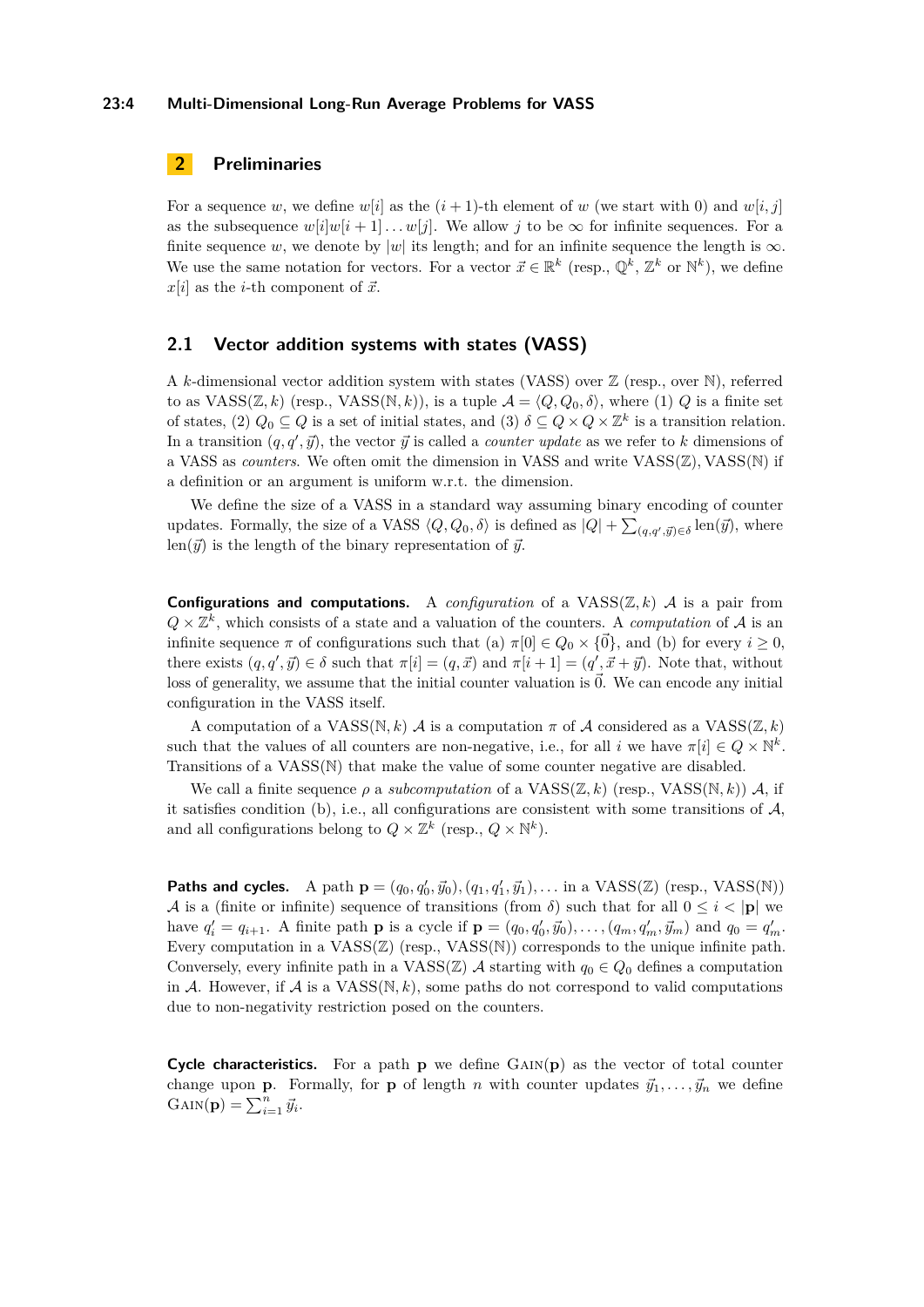# **2.2 Probabilistic semantics**

**Markov chains.** A *Markov chain* is a tuple  $\langle \Sigma, Q, Q_0, \delta, P, \mu \rangle$  such that (1)  $\Sigma$  is a (finite) set of labels, (2) *Q* is a (finite) set of states, (3) *Q*<sub>0</sub> is a set of initial states, (4)  $\delta \subseteq Q \times Q \times \Sigma$ is a transition relation, (5)  $P: \delta \to (0,1]$  is a probability distribution over transitions such that for every  $s \in S$  we have  $\sum_{s' \in S, a \in \Sigma} p(s, s', a) = 1$ , and (6)  $\mu: Q_0 \to [0, 1]$  is an initial distribution such that  $\sum_{q \in Q_0} \mu(q) = 1$ .

**Probability measures defined by Markov chains.** For a finite path **p** in a Markov chain M, we define the probability of **p**, denoted by  $\mathbb{P}_M(\mathbf{p})$ , as the product of probabilities of transitions along **p**. For any  $n > 0$ , the probability  $\mathbb{P}_{\mathcal{M}}(\cdot)$  is indeed a probability measure over paths of length *n*. We extend this probability measure to infinite paths in the standard fashion. Let X be the set of all infinite paths in M. For a basic open set  $\mathbf{p} \cdot X$ , which is the set of all paths with the common prefix **p**, we define  $\mathbb{P}_{\mathcal{M}}(\mathbf{p} \cdot X) = \mathbb{P}_{\mathcal{M}}(\mathbf{p})$ , and then the probability measure over infinite paths defined by  $\mathcal M$  is the unique extension of the above measure (by Carathéodory's extension theorem [\[17\]](#page-15-15)). We will denote the unique probability measure defined by  $\mathcal M$  as  $\mathbb{P}_{\mathcal M}$ .

**Probabilistic VASS.** Probabilistic VASS generalize both VASS and Markov chains. A probabilistic VASS is a VASS, in which transitions are labeled with probabilities. It can be also considered to be an infinite-state Markov chain over the set of states  $Q \times \mathbb{Z}^k$  (resp.,  $Q \times \mathbb{N}^k$ ) and  $\Sigma$  is a singleton. Formally, a probabilistic VASS is a tuple  $\mathcal{A} = \langle Q, Q_0, \delta, P, \mu \rangle$  such that (1)  $\langle Q, Q_0, \delta \rangle$  is a VASS (VASS(Z) or VASS(N)), (2) *P* :  $\delta \to (0, 1]$  is the probability distribution over transitions, which for every  $q \in Q$  satisfies  $\sum_{(q,q',\vec{y})\in \delta} P(q,q',\vec{y}) = 1$ , and (3)  $\mu: Q_0 \to [0, 1]$  is the initial distribution, which satisfies  $\sum_{q \in Q_0} \mu(q) = 1$ .

**Probability measures defined by probabilistic VASS.** A probabilistic VASS(Z) (resp. VASS(N)) defines the probability measure over its computations. First, a probabilistic VASS( $\mathbb{Z}$ ) (resp., VASS( $\mathbb{N}$ )) A defines the probability measure over its infinite paths in the same way as a Markov chain does. In  $VASS(\mathbb{Z})$ , every path corresponds to a computation and hence the probability measure over infinite paths carries over to computations.

We define  $\mathbb{P}_{\mathcal{A}}$  as the probability measure on computations carried over from infinite paths.

However, in VASS(N) some paths may not correspond to valid computations. For that reason, defining the probability measure over computations poses difficulties [\[6\]](#page-15-5). We consider two possible solutions: the *strict* and the *relaxed* semantics.

- Under the strict semantics, we require that all paths correspond to valid computations  $\blacksquare$ and then we define the probability measure  $\mathbb{P}_{\mathcal{A}}^{s}$  over computations as in the VASS( $\mathbb{Z}$ ) case.
- Under the relaxed semantics, we require the set of paths corresponding to valid computations to have a non-zero probability, and we define the probability measure  $\mathbb{P}^r_{\mathcal{A}}$  over computations as the conditional probability under the condition being the set of all paths that correspond to valid computations.

**Random computations.** To indicate that we consider a computation picked at random, we denote by *ξ* computations considered as random events.

 $\triangleright$  Remark 1. Under the strict semantics we require that every path corresponds to a valid computation, i.e., no counter gets a negative value. Note that relaxing *all* to *almost all* (i.e., with probability 1) gives us the same notion. Being a valid computation is a safety property and hence if the set of paths corresponding to valid computations has probability 1, then it is the set of all paths.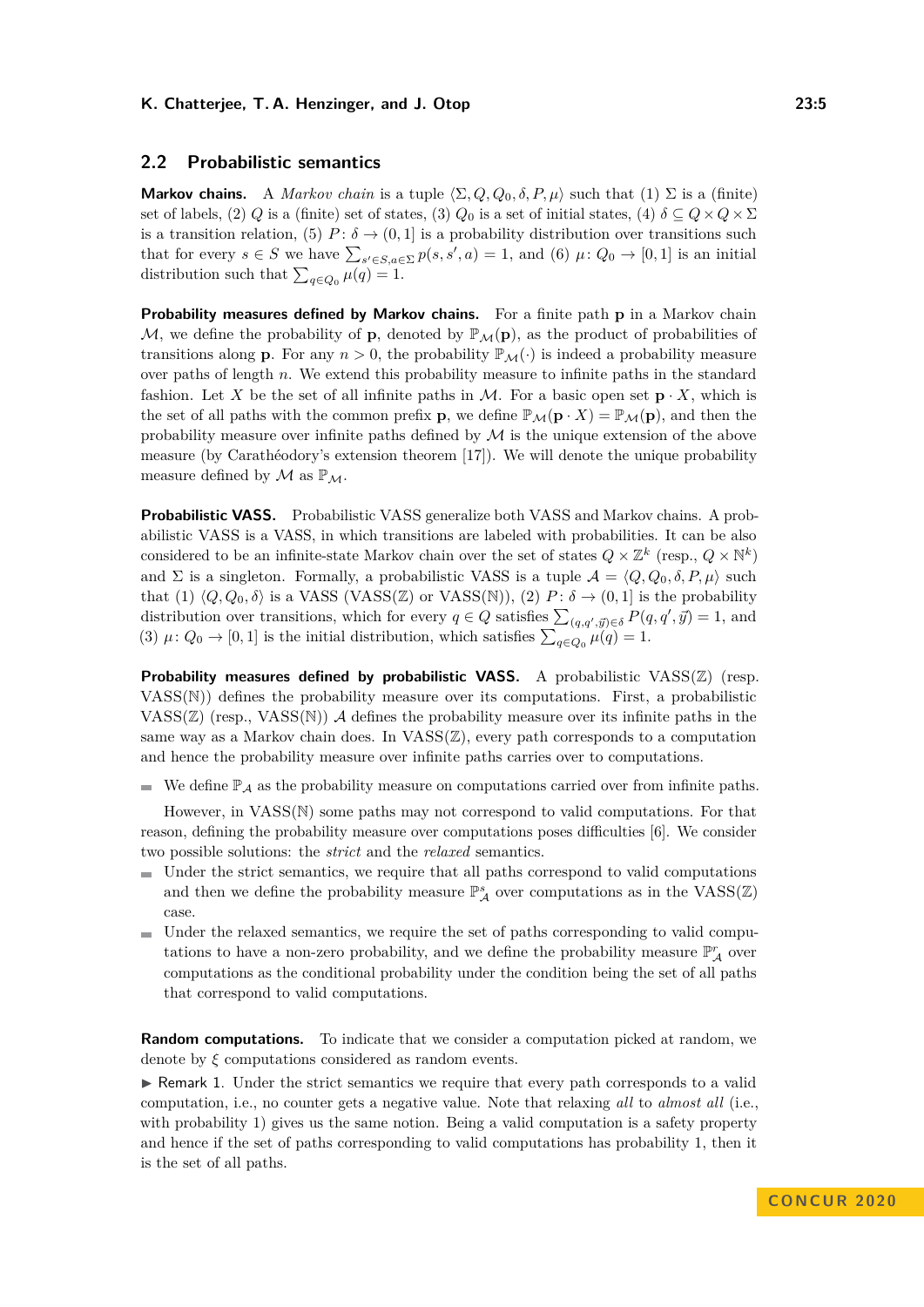#### **23:6 Multi-Dimensional Long-Run Average Problems for VASS**

# **3 Problems**

In this section, we define *the multi-dimensional average problem* and *the expected multidimensional average problem*, which we study in this paper. We define the averages over selected positions; averages are parametrized by a set of states *S*, called *selected states*, which determines meaningful configurations over which we compute the average, while skipping other configurations. This allows us to specify properties based on desired events (from *S*) rather than steps.

**Averages and limit-averages over selecting states.** Let  $\mathcal{A} = \langle Q, Q_0, \delta \rangle$  be a VASS( $\mathbb{Z}, k$ ) (resp., VASS( $\mathbb{N}, k$ )) and  $S \subseteq Q$  be a set of *selecting states*. Fix a counter  $i \in \{1, \ldots, k\}$ . For a finite subcomputation  $\rho$  of A, which contains at least one configuration from  $S \times \mathbb{Z}^k$ (resp.,  $S \times \mathbb{N}^k$ ), we define the *average value of counter i (over S*), denoted by  $\text{Avg}_S^i(\rho)$ , as the average over values of counter *i* over configurations with the state belonging to *S*, i.e., we first pick a subsequence  $(s_1, \vec{x}_1), \ldots, (s_m, \vec{x}_m)$  consisting of all configurations  $(s, \vec{x})$  such that  $s \in S$ , and then take the average of the values of counter *i*:  $\text{Avg}_S^i(\rho) = \frac{1}{m} \sum_{j=1}^m \vec{x}_j[i]$ . If  $\rho$  has no configurations with states from *S*, then  $\text{Avg}_S^i(\rho)$  is undefined. For an infinite sequence  $\pi$  of configurations, which contains infinitely many configurations from  $S \times \mathbb{Z}^k$  (resp.,  $S \times \mathbb{N}^k$ ), we define the *limit-average value of the counter <i>i (over S*), denoted by LIMAvG<sup>*i*</sup><sub>S</sub> $(\pi)$ , as LIMAV $G_S^i(\pi) = \liminf_{k \to \infty} \text{Avg}_S^i(\pi[0, k-1])$ . If  $\pi$  does not contain infinitely many configurations from  $S \times \mathbb{Z}^k$  (resp.,  $S \times \mathbb{N}^k$ ), then LIMAv $G_S^i(\pi)$  is undefined.

**Multi-dimensional averages and limit-averages over selecting states.** We extend averages and limit-averages to multiple dimensions. Let  $\vec{S} = (S[1], \ldots, S[k])$  be a *k*-tuple of the subsets of *Q*. For a (finite) subcomputation  $\rho$  and an (infinite) computation  $\pi$ , we define

$$
Avg_{\vec{S}}(\rho) = (Avg_{S[1]}^1(\rho), \dots, Avg_{S[k]}^k(\rho))
$$
  
LimAvg <sub>$\vec{S}}(\pi) = (LIMAvg_{S[1]}^1(\pi), \dots, LIMAvg_{S[k]}^k(\pi))$</sub> 

if all their components are defined. If any component of AvG<sub>*S*</sub>( $\rho$ ) (resp., LIMAvG<sub>*S*</sub>( $\pi$ )) is undefined, the whole vector is undefined.

I **Definition 2** (The multi-dimensional average problem for VASS)**.** *Given a* VASS(N*, k*) *(resp.,*  $VASS(\mathbb{Z},k)$ )  $\mathcal{A}, \ \vec{S} \in (2^Q)^k$  and  $\vec{\lambda} \in \mathbb{Q}^k$ , the *(multi-dimensional) average problem asks whether there exists a computation*  $\pi$  *such that* LIMAVG<sub> $\vec{s}(\pi)$  *is defined and* LIMAVG<sub> $\vec{s}(\pi) \leq \vec{\lambda}$ ,</sub></sub> *i.e., the limit-averages of counter values over*  $\vec{S}$  *are component-wise bounded by*  $\vec{\lambda}$ *.* 

**Expected limit-averages over selecting states.** Consider a probabilistic VASS(Z*, k*) (resp., VASS(N, k)), which defines a probability measure  $\mathbb{P}_{\mathcal{A}}$  (resp.,  $\mathbb{P}_{\mathcal{A}}^{s}$  or  $\mathbb{P}_{\mathcal{A}}^{r}$ ) over its computations. Let  $\vec{S} = (S[1], \ldots, S[k])$  be a *k*-tuple of the subsets of *Q*. The function  $\xi \mapsto \text{LIMAVG}_{S[i]}^i(\xi)$ is a random variable w.r.t.  $\mathbb{P}_{\mathcal{A}}$  (resp.,  $\mathbb{P}_{\mathcal{A}}^s$  or  $\mathbb{P}_{\mathcal{A}}^r$ ) and we define  $\mathbb{E}_{\mathcal{A}}(\text{LIMAVG}_{S[i]}^i)$  as the expected value of this random variable. If the set of computations  $\xi$ , at which LIMAvG<sup>*i*</sup><sub>S[*i*</sub>]</sub>( $\xi$ ) is undefined, has a non-zero probability, then the expected value is undefined as well. We extend the expectation to vectors and define the expected multi-dimensional limit-average as

$$
\mathbb{E}_{\mathcal{A}}(\text{LimAvg}_{\vec{S}}) = (\mathbb{E}_{\mathcal{A}}(\text{LimAvg}_{S[1]}^1), \dots, \mathbb{E}_{\mathcal{A}}(\text{LimAvg}_{S[k]}^k)).
$$

As above, the expected value  $\mathbb{E}_{\mathcal{A}}(\text{LIMAVG}_{\vec{S}})$  is defined only if all components are defined.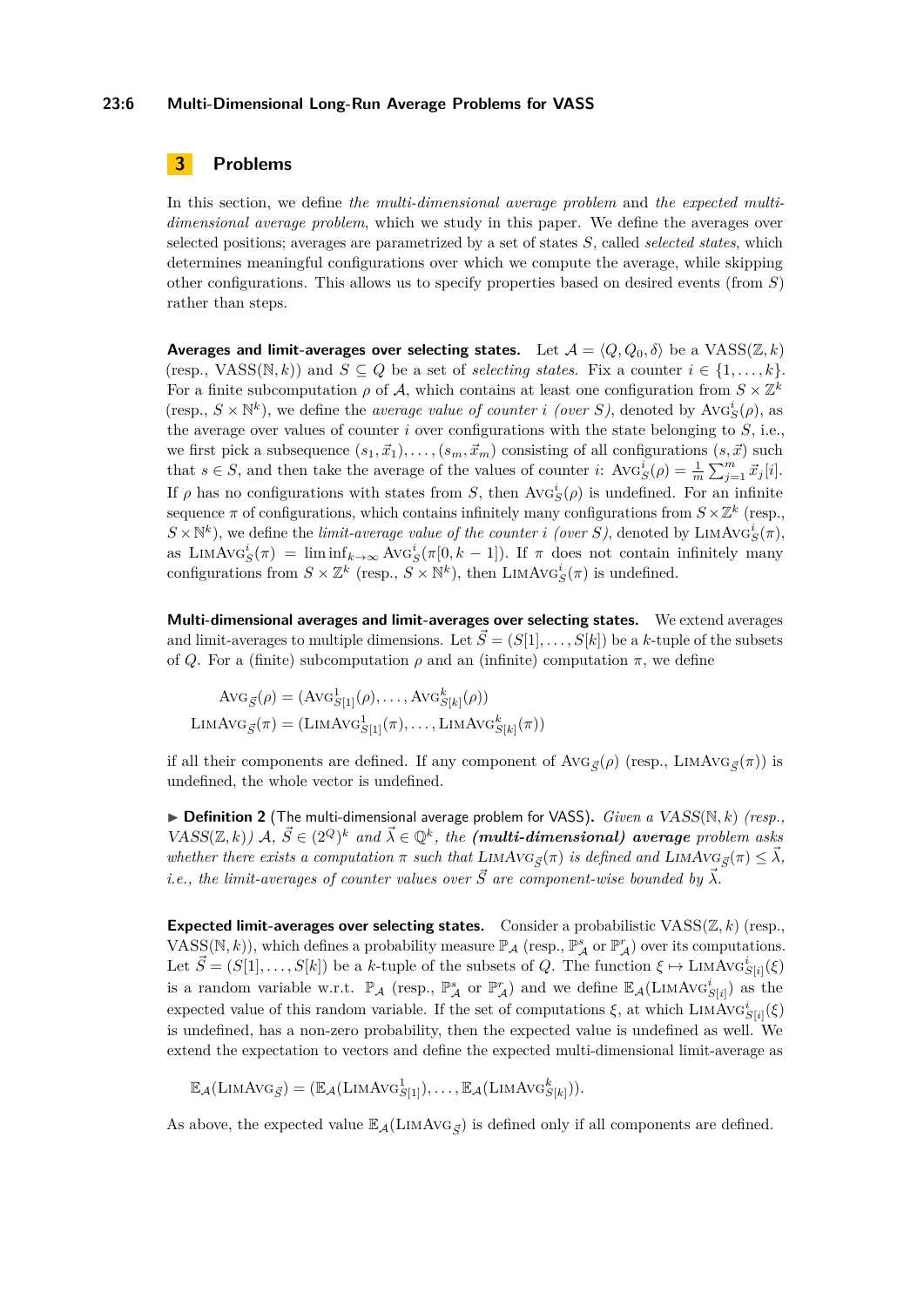▶ **Definition 3** (The expected (multi-dimensional) average problem for VASS). *Given a probabilistic VASS*  $A, \overrightarrow{S} \in (2^Q)^k$ , the expected multi-dimensional average problem asks to *compute the expected limit-averages over*  $\vec{S}$ , *i.e.*,  $\mathbb{E}_{\mathcal{A}}(LIMAVG_{\vec{c}})$ *.* 

 $\blacktriangleright$  Remark 4. In all complexity results for the multi-dimensional average and the expected multi-dimensional average problems, we consider VASS where the counter updates are encoded in binary.

# **4 Results on integer-valued VASS**

# **4.1 The multi-dimension average problem**

Consider a VASS( $\mathbb{Z}, k$ )  $\mathcal{A} = \langle Q, Q_0, \delta \rangle$ , a vector  $\vec{S} \in (2^Q)^k$  and thresholds  $\vec{\lambda} \in \mathbb{Q}^k$ . For simplicity, we assume that  $Q_0 = \{q_0\}$  and hence  $(q_0, \vec{0})$  is the initial configuration.

We present sufficient and necessary conditions for the existence of a computation  $\pi$  with LIMAVG $_{\vec{\sigma}}(\pi) \leq \lambda$ . These conditions are expressed in terms of simple cycles in A, i.e., they stipulate that for each counter *i* there exist (a) a simple cycle that can be *iterated* to ensure that limit average infimum is consistent with the threshold  $\vec{\lambda}[i]$ , and (b) a path to *access* this cycle, and then to switch back to another cycle. These conditions can be check in NP. We present main ideas assuming that A is strongly connected.

Assume that A is strongly connected, i.e., it is strongly connected as a labeled graph. We distinguish two types of counters based on their behavior in A: *bounded* and *unbounded*. We first assume that for every counter *i* there is a cycle  $c_i$  such that iterating this cycle decreases this counter's value, i.e.,  $\text{GAN}(\mathbf{c}_i)[i] < 0$ . In such a case all counters are *unbounded* and for any  $\overline{\lambda}$  there exists a computation  $\pi$  such that  $\text{LIMAVG}_{\overline{S}}(\pi) \leq \overline{\lambda}$ .

**The all-unbounded case.** We assume that all counters are unbounded. Fix some  $\vec{\lambda} \in \mathbb{Q}^k$ . We construct  $\pi$  such that LIMAVG<sub> $\vec{s}(\pi) \leq \vec{\lambda}$  by interleaving strategies for each counter *i* to</sub> make its partial average below  $\vec{\lambda}[i]$ . More precisely, we define the path **p** of the form

$$
\mathbf{p} = \mathbf{s}_1^1 \mathbf{s}_2^1 \dots \mathbf{s}_k^1 \mathbf{s}_1^2 \dots \mathbf{s}_k^2 \dots
$$

such that for every prefix  $s_1^1 \ldots s_i^j$  of **p**, the subcomputation  $\rho_i^j$  corresponding to that prefix satisfies  $\text{Avg}_{S[i]}(\rho_i^j) \leq \vec{\lambda}[i]$ , i.e., the partial average over  $S[i]$  is bounded by  $\vec{\lambda}[i]$ . We can construct such **p** as follows. Suppose that a prefix of **p** has been defined as above, and we need to construct  $s_i^j$ . There are two cases: if the cycle  $c_i$  with  $\text{GAN}(c_i)[i] < 0$  contains a selecting state from  $S[i]$ , then  $\mathbf{s}_i^j = (\mathbf{c}_i)^m$  for some large *m*, i.e., we iterate  $\mathbf{c}_i$  long enough such that the average of the whole prefix computation is below  $\tilde{\lambda}[i]$ . If  $c_i$  does not contain any state from  $S[i]$ , then there exists  $\mathbf{c}'_i$  that contains a selecting state and  $\text{GAN}(\mathbf{c}'_i)[i] < 0$ . Indeed, let **d** be a cycle from the initial state of **c***<sup>i</sup>* to itself that contains a selecting state. Then,  $\mathbf{d} \cdot \mathbf{c}_i^N$  contains a selecting state and  $\text{GAN}(\mathbf{d} \cdot \mathbf{c}_i^N)[i] < 0$  for some *N*.

Now, let  $\pi$  be the computation corresponding to **p**. For every counter *i* there are infinitely many positions at which the partial average over  $S[i]$  at most  $\vec{\lambda}[i]$  and hence LIMAVG<sub> $\vec{s}(\pi) \leq \vec{\lambda}$ .</sub>

<span id="page-6-0"></span>**The some-bounded case.** Assume that for a counter *j*, there is no cycle such that iterating it decreases the value of counter *j*. In other words, for all cycles *c* we have  $\text{GAN}(c)[j] \geq 0$ . We classify such a counter as *bounded*. It is clearly lower bounded and for the limit average to be finite its has to be upper bounded. In consequence, in any computation  $\pi$  with finite limit-average, all cycles c that occur infinitely often satisfy  $GAN(C)[j] = 0$ . This in turn restricts the set of cycles that can appear infinitely often in the considered paths, which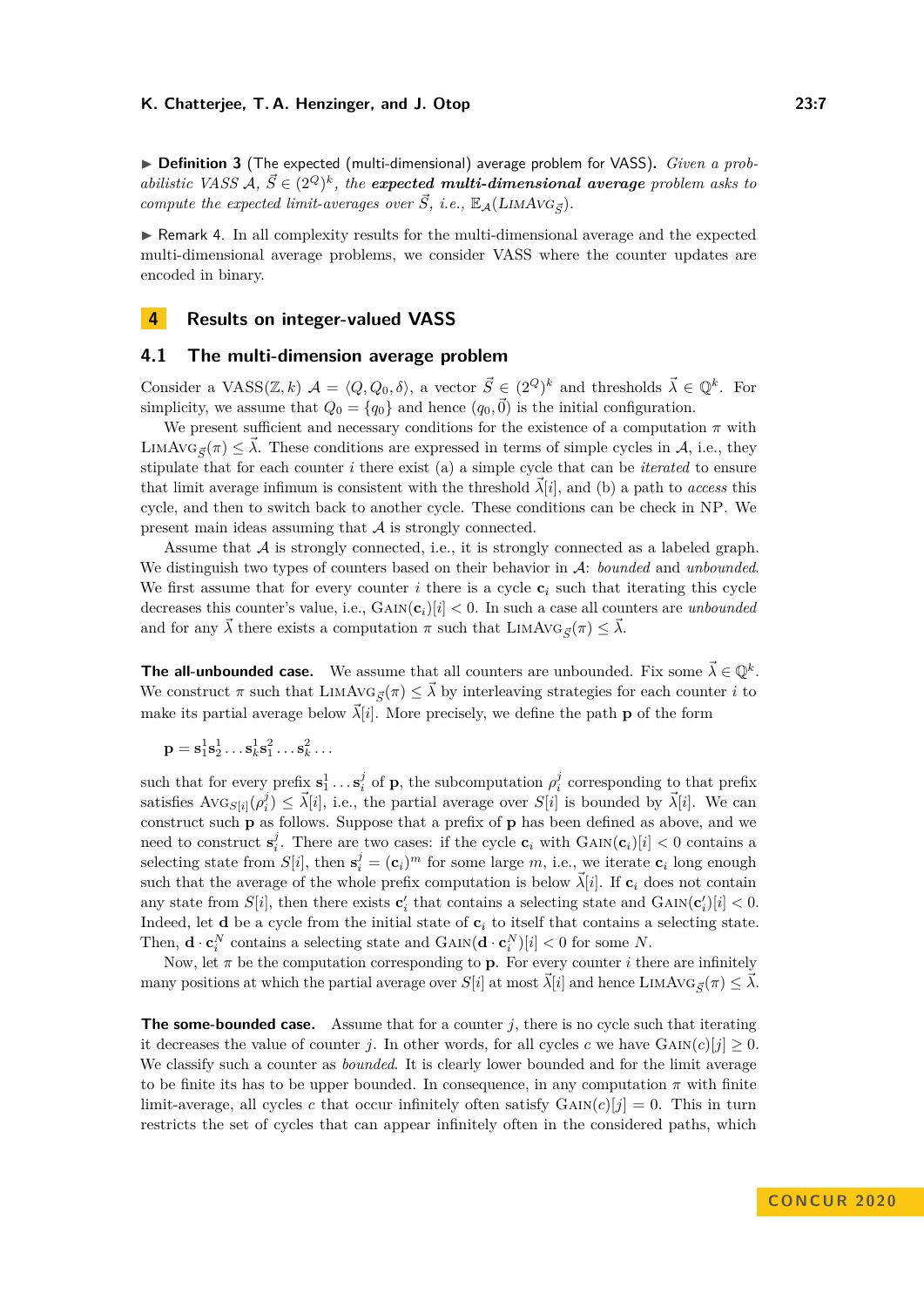#### **23:8 Multi-Dimensional Long-Run Average Problems for VASS**

makes other counters *bounded*. We iterate this process until we reach a fixed point **B**, which is the set of all bounded counters. The complement of **B**, denoted by **U**, is the set of *unbounded* counters.

Note that for each unbounded counter  $i \in U$  there is a cycle  $c_i$  such that:

**(U1)** we have  $\text{GAN}(\mathbf{c}_i)[i] < 0$  and it contains a selecting state, and

**(U2)** for each bounded counter  $j \in \mathbf{B}$ , we have  $\text{GAN}(\mathbf{c}_i)[j] = 0$ .

It follows that similarly to the *all-unbounded* case, we can make sure that the partial averages of unbounded counters are arbitrarily low.

The limit average of a bounded counter depends on its initial value. Indeed, in the extreme case, if the value of a counter *i* does not change in any transition, then it is bounded and in every computation the limit average of counter *i* is precisely its initial value. However, to characterize cycles that witness low limit-averages of bounded counters it is more convenient to refer to a configuration that occurs infinitely often rather than the initial configuration. Therefore, we consider a *recurring configuration*  $(s_0, \vec{x})$  that is: (a) reachable from the initial configuration  $(q_0, \vec{0})$ , (b) there are infinitely many configurations  $(s_0, \vec{y})$  such that  $\vec{y}$  and  $\vec{x}$ agree on bounded counters. We now drop the strongly-connected assumption on A.

Observe that switching between cycles for different (bounded or unbounded) counters may affect values of bounded counters. Therefore, for a bounded counter  $i \in \mathbf{B}$  we require that there is a cycle  $c_i$ , which (a) can be *accessed* with an appropriate path, and (b) its average together with the initial value are bounded by  $\vec{\lambda}[i]$ . To make it more precise: there exist a cycle  $c_i$  and paths  $\textbf{in}_i$ , out<sub>*i*</sub> such that

- **(B1)** we have  $\text{Avg}_{S[i]}(\rho) \leq \overline{\lambda}[i]$ , where  $\rho$  is the subcomputation corresponding to the cycle  $\mathbf{c}_i$  starting from the configuration reached from  $(s_0, \vec{x})$  over the path  $\mathbf{in}_i$ , and
- **(B2) in**<sub>*i*</sub>, **out**<sub>*i*</sub> are from  $s_0$  to some  $s \in \mathbf{c}_i$  and from the same *s* to  $s_0$  respectively, and for each bounded counter  $j \in \mathbf{B}$ , we have  $\text{GAN}(\mathbf{c}_i)[j] = 0$  and  $\text{GAN}(\mathbf{in}_i \text{out}_i)[j] = 0$ .

Finally, we require that for all unbounded counters  $i \in U$  there exist access paths  $\textbf{in}_i$ , out<sub>*i*</sub> as in condition  $(B2)$ , i.e., paths  $in_i$ , out<sub>*i*</sub> satisfy:

**(U3) in**<sub>*i*</sub>, **out**<sub>*i*</sub> are from  $s_0$  to some  $s \in \mathbf{c}_i$  and from the same *s* to  $s_0$  respectively, and for each bounded counter  $j \in B$ , we have  $\text{GAN}(\textbf{in}_i \textbf{out}_i)[j] = 0$ .

Condition **[\(U3\)](#page-6-0)** is necessary as otherwise, switching between cycles for unbounded cycles and bounded cycles could change values of bounded counters. Observe that conditions **[\(U2\)](#page-6-0)** and **[\(U3\)](#page-6-0)** together are the same as **[\(B2\)](#page-6-0)**. We unify these conditions into a single one denoted **(BU)**.

**A witness for LimAvg**<sub> $\vec{S} \leq \vec{\lambda}$ . A *witness for LIMAVG*<sub> $\vec{S} \leq \vec{\lambda}$  is a tuple consisting of (a) a</sub></sub> (recurring) configuration  $(s_0, \vec{x})$  reachable from the initial configuration  $(q_0, \vec{0})$ , (b) a partition of counters into **B** and **U**, and (c) cycles  $c_i$  and access paths  $\textbf{in}_i$ , out<sub>i</sub>, for all *i*, which all satisfy conditions **(U1)**, **(B1)** and **(BU)**.

First, we show that the existence of a witness for LIMAVG<sub> $\vec{s} \leq \vec{\lambda}$  is sufficient for the</sub> existence of a computation  $\pi$  with LIMAVG<sub>*S*</sub> $(\pi) \leq \lambda$ .

**Key ideas.** Using a witness, we construct a computation  $\pi$  satisfying LIMAvG<sub>*S*</sub>( $\pi$ )  $\leq \lambda$  in a similar way as in the *all-unbounded* case. The only difference here is that we use access paths to switch between cycles for different counters so that we switch between the counters in the state  $s_0$ , where the values of bounded counters are the same as in the configuration  $(s_0, \vec{x})$ . Due to condition **(BU)**, we do not require A to be strongly connected. The full proof is relegated to the appendix. In consequence, we have the following: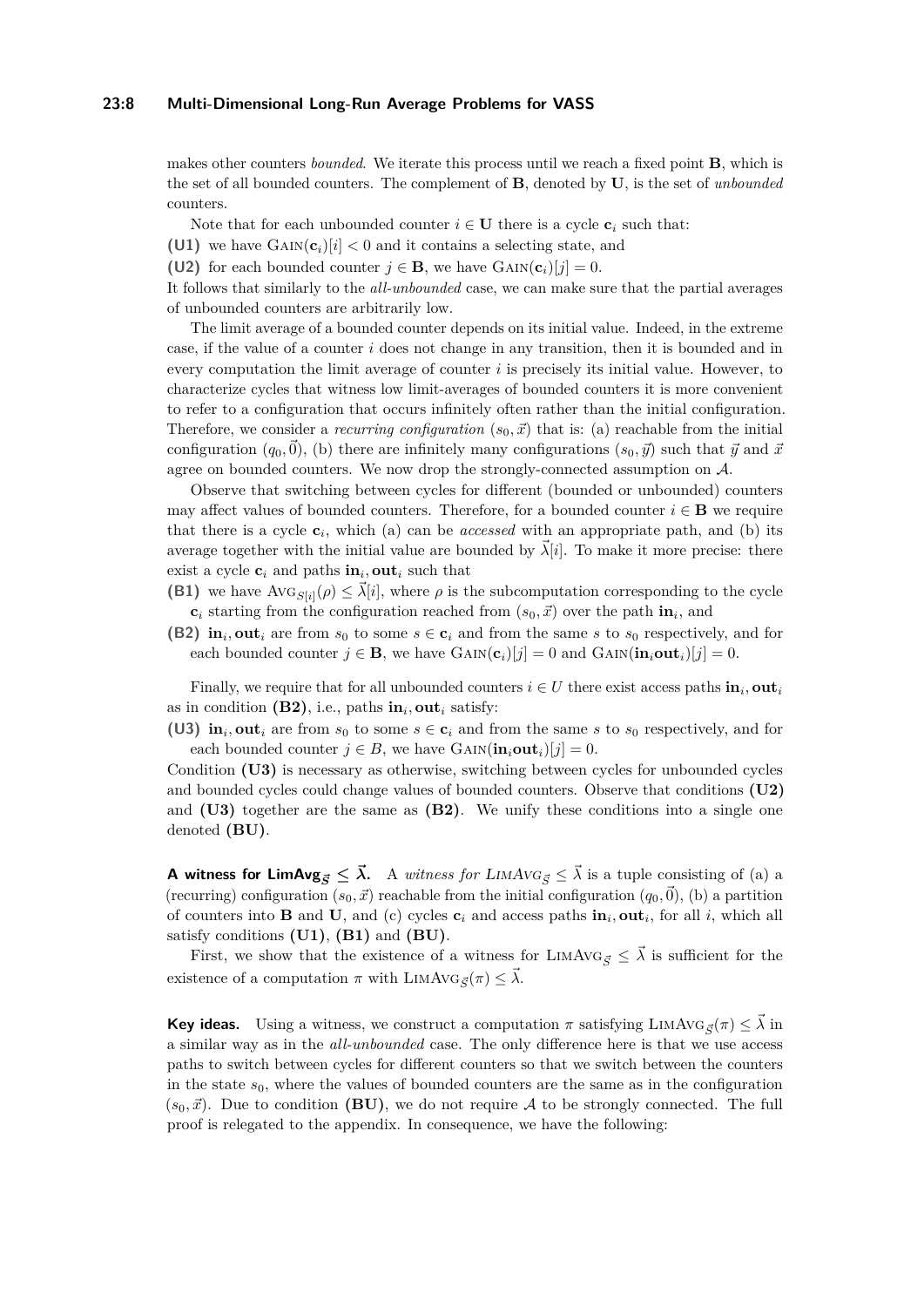► **Lemma 5.** *Let A be a* VASS( $\mathbb{Z}$ ). *If it has a witness for* LIMAVG<sub> $\vec{c}$ </sub>  $\leq \vec{\lambda}$ *, then there exists a computation*  $\pi$  *such that*  $\text{LIMAVG}_{\vec{S}}(\pi) \leq \vec{\lambda}$ .

We show that the existence of a witness for LIMAvG<sub> $\vec{S} \leq \vec{\lambda}$  is necessary for the existence</sub> of a computation  $\pi$  with  $\text{LIMAVG}_{\vec{S}}(\pi) \leq \vec{\lambda}$ . We present key ideas, while the full proof is relegated to the appendix.

**Key ideas.** Consider a computation  $\pi$  such that LIMAvG<sub>*S*</sub>( $\pi$ )  $\leq \bar{\lambda}$  and let **p** be the infinite path corresponding to  $\pi$ . Let  $s_0$  be a state that occurs infinitely often. We can decompose **p** into simple cycles greedily always picking the first occurring simple cycle. Now, consider all simple cycles  $D = {\bf d}_1, \ldots, {\bf d}_m$  that occur infinitely often. Based on these cycles we define **B** as the set of counters *j* such that for all cycles  $\mathbf{d} \in D$  we have  $\text{GAIN}(\mathbf{d})[j] = 0$ , and  $\mathbf{U} = \{1, \ldots, k\} \setminus \mathbf{B}$ . It follows that there is a configuration  $(s_0, \vec{x})$  in  $\pi$  such that for all  $(s_0, \vec{y})$  past that configuration  $\vec{x}$  and  $\vec{y}$  agree on the values of bounded counters. This follows from the fact that eventually all cycles from  $s_0$  to itself in **p** can be decomposed into cycles from *D*, which have zero gain for all bounded counters. We pick  $(s_0, \vec{x})$  as the recurrent configuration in the witness.

Observe that for the limit-average to be finite, for every  $i \in U$  there has to be a simple cycle  $\mathbf{c}_i$  with  $G \text{AIN}(\mathbf{c}_i)[i] < 0$ . We can also enforce that  $\mathbf{c}_i$  contains a selecting state; such a cycle with a selecting state is of the form  $f{c_i}^N$ , where  $f{c_i}$  are simple cycles, but  $N = \text{GAN}(\mathbf{f})[i]$  can be exponential. Still, this cycle can be represented polynomially by the pair  $(\mathbf{f}, \mathbf{c}_i)$ . Therefore, condition **[\(U1\)](#page-6-0)** is satisfied. For counter  $i \in \mathbf{B}$  there is a subsequence on which the limit average of *i* converges to a value less or equal to  $\lambda[i]$ . It follows that there has to be a cycle from *D* satisfying **[\(B1\)](#page-6-0)**. Otherwise, the limit averages of all computations exceed  $\lambda[i]$ .

Each cycle **d** from *D* is contained in some cycle **d** from  $s_0$  to itself, i.e.,  $\mathbf{d} = \mathbf{in} \cdot \mathbf{d} \cdot \mathbf{out}$ . We can pick such **d** that occurs infinitely often and hence can be decomposed into cycles **e**<sub>1</sub>*,...*,**e**<sub>l</sub> from *D*, which by the definition of **B**, satisfy  $\text{GAN}(\mathbf{e}_p)[j] = 0$  for each  $j \in \mathbf{B}$ . Therefore, paths  $\textbf{in}_i$ , out<sub>*i*</sub> for  $\textbf{c}_i$  satisfy condition (BU).

Finally, we need to show that if there is a witness, then there is a witness of polynomial size. Cycles  $c_i$  (for  $i \in B$ ) as well as paths  $\textbf{in}_i$ , out<sub>*i*</sub> (for all *i*) can be picked to have polynomial length and for  $i \in U$  cycles  $c_i$  can be picked to have polynomial length representation. Now, for the recurrent configuration  $(s_0, \vec{x})$ , observe that the components of  $\vec{x}$  are relevant only for bounded counters, whose average is bounded by  $\alpha$ , which has the binary representation of polynomial length in  $|\mathcal{A}|$ . Therefore, we need to find any reachable  $(s_0, \vec{x})$  such that for all bounded *i* we have  $\vec{x}[i]$  is less than  $-\alpha + \vec{\lambda}[i]$ . Furthermore, reachable configurations in VASS( $\mathbb{Z}$ ) are semilinear sets [\[4\]](#page-15-16) defined by equations of polynomial size in  $|\mathcal{A}|$  and hence if there is any configuration  $(s_0, \vec{x})$  then there is also one with the binary representation of polynomial length in  $|\mathcal{A}| + |\vec{\lambda}|$ . In consequence, we have:

**Lemma 6.** For all  $VASS(\mathbb{Z}, k)$  A and  $\vec{\lambda} \in \mathbb{Q}^k$  the following holds: if there is a computation  $\pi$  *such that* LIMAV $G_{\vec{S}}(\pi) \leq \vec{\lambda}$ , then there exists a witness for LIMAV $G_{\vec{S}} \leq \vec{\lambda}$ , which has a *polynomial size in*  $|\mathcal{A}| + |\vec{\lambda}|$ *.* 

Finally, a polynomial-size witness for LIMAv $G_{\vec{c}}(\pi) \leq \vec{\lambda}$  can be non-deterministically picked and verified in polynomial time. More precisely, in the definition of a witness for LIMAVG<sub> $\bar{s} \leq \bar{\lambda}$  condition (a) can be checked in NP as reachability for VASS( $\mathbb{Z}$ ) is NP-</sub> complete [\[4\]](#page-15-16), and conditions (b) and (c) can be check in polynomial time. In consequence, we have: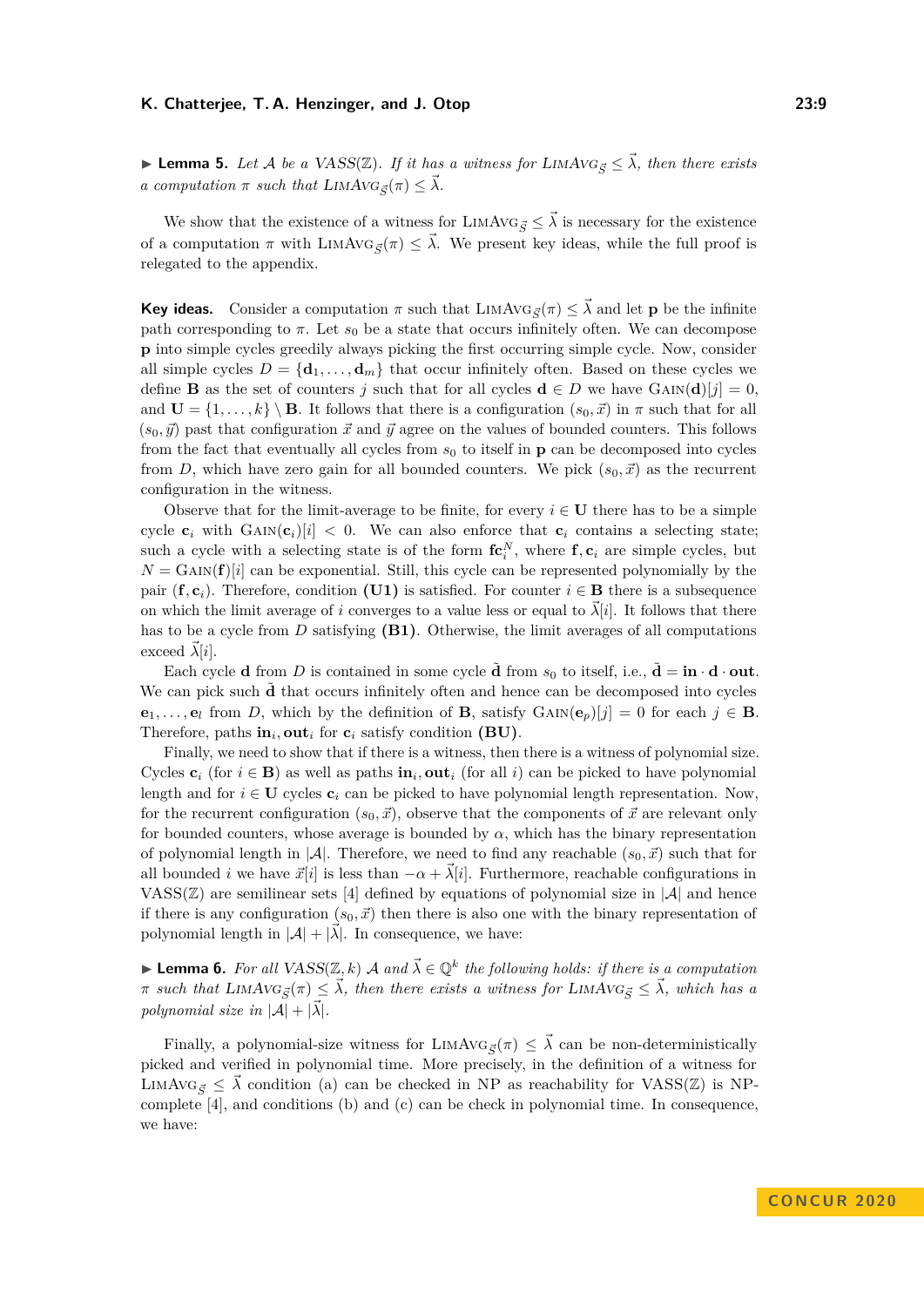#### **23:10 Multi-Dimensional Long-Run Average Problems for VASS**

#### $\blacktriangleright$  **Lemma 7.** *The multi-dimensional average problem for* VASS( $\mathbb{Z}$ ) *is in* NP.

For hardness of the multi-dimensional average problem, consider configuration-reachability for  $VASS(\mathbb{Z})$ , which is NP-complete. Configuration-reachability is mutually reducible to coverability for  $VASS(\mathbb{Z})$  [\[21\]](#page-15-17), which in turn is equivalent to dual coverability, i.e, the problem, given a  $VASS(\mathbb{Z})$  and two configurations  $(s,\vec{0})$  and  $(t,\vec{x})$ , decide whether there is a (finite) subcomputation from  $(s,\vec{0})$  to some  $(t,\vec{y})$ , where  $\vec{y} \leq \vec{x}$ . The dual coverability straightforwardly reduces to the multi-dimensional average problem as follows. We construct  $\mathcal{A}'$  from  $\mathcal{A}$  by adding a fresh state  $t^*$  and two transitions labeled with  $\vec{0}$ : from  $t$  to  $t^*$  and a self-loop over  $t^*$ . Observe that there is a subcomputation from  $(s, \vec{0})$  to  $(t, \vec{y})$  where  $\vec{y} \leq \vec{x}$ in A if and only if there is a computation from  $(s,\vec{0})$  that eventually reaches  $t^*$  and the multi-dimensional limit-averages are bounded by  $\vec{x}$ . To enforce that a computation eventually reaches  $t^*$ , we use an additional counter that is 0 in the configurations of  $A$  and it changes to −1 upon moving to *t* ∗ . Requirement that the limit average of this counter is less or equal to −1 forces the computation to move to *t* ∗ . In consequence, the dual coverability for VASS(Z) reduces to the multi-dimensional average problem for  $VASS(\mathbb{Z})$  and hence the latter problem is NP-complete.

 $\triangleright$  **Theorem 8.** The multi-dimensional average problem for VASS( $\mathbb{Z}$ ) is NP-complete.

# <span id="page-9-0"></span>**4.2 The expected average problem**

Observe that the expected average problem for probabilistic  $VASS(\mathbb{Z})$  is modular and each dimension can be considered separately. This follows from the fact that each path in a  $VASS(\mathbb{Z})$  corresponds to a computation, which is not the case for  $VASS(\mathbb{N})$ . Furthermore, in this problem we compute the expected value over all computations and hence it can be considered for each dimension separately. Therefore, we consider VASS that are singledimensional. We first discuss the strongly-connected case and then generalize our results to all  $VASS(\mathbb{Z})$ .

# **4.2.1 The strongly-connected case**

Let  $A$  be a single-dimensional probabilistic  $VASS(\mathbb{Z},1)$ , which is strongly connected as a labeled graph. We additionally assume that it has a single initial configuration  $(q_0, 0)$ . The case of any initial distribution follows easily. First, we define the expected gain of  $A$ , which corresponds to the expected trend of the counter.

**The expected gain.** The graph of A can be considered as a Markov chain and using standard methods we compute for each state *q* its long-run frequency  $x_q$  [\[2,](#page-15-18) [19\]](#page-15-19). More precisely, the *frequency* of *q* in a subcomputation  $\xi[1,n]$  is the number of configurations with the state *q* in  $\xi[1,n]$  divided by *n*. The Ergodic Theorem for Markov chains implies that with probability 1 over a random computation  $\xi$ , for every state  $q$ , the frequency of  $q$  in *ξ*[1, *n*] converges to  $x_q$  as *n* tends to infinity. Based on frequencies  $x_q$  we define *the expected gain* E(*Gain*) as the expected counter update provided that the initial state *q* is picked at random according to the frequencies  $x_q$  and the outgoing transition is picked at random according to the distribution at *q*, that is:

$$
\mathbb{E}(Gain) = \sum_{(q,q',y)\in\delta} x_q \cdot P(q,q',y) \cdot y
$$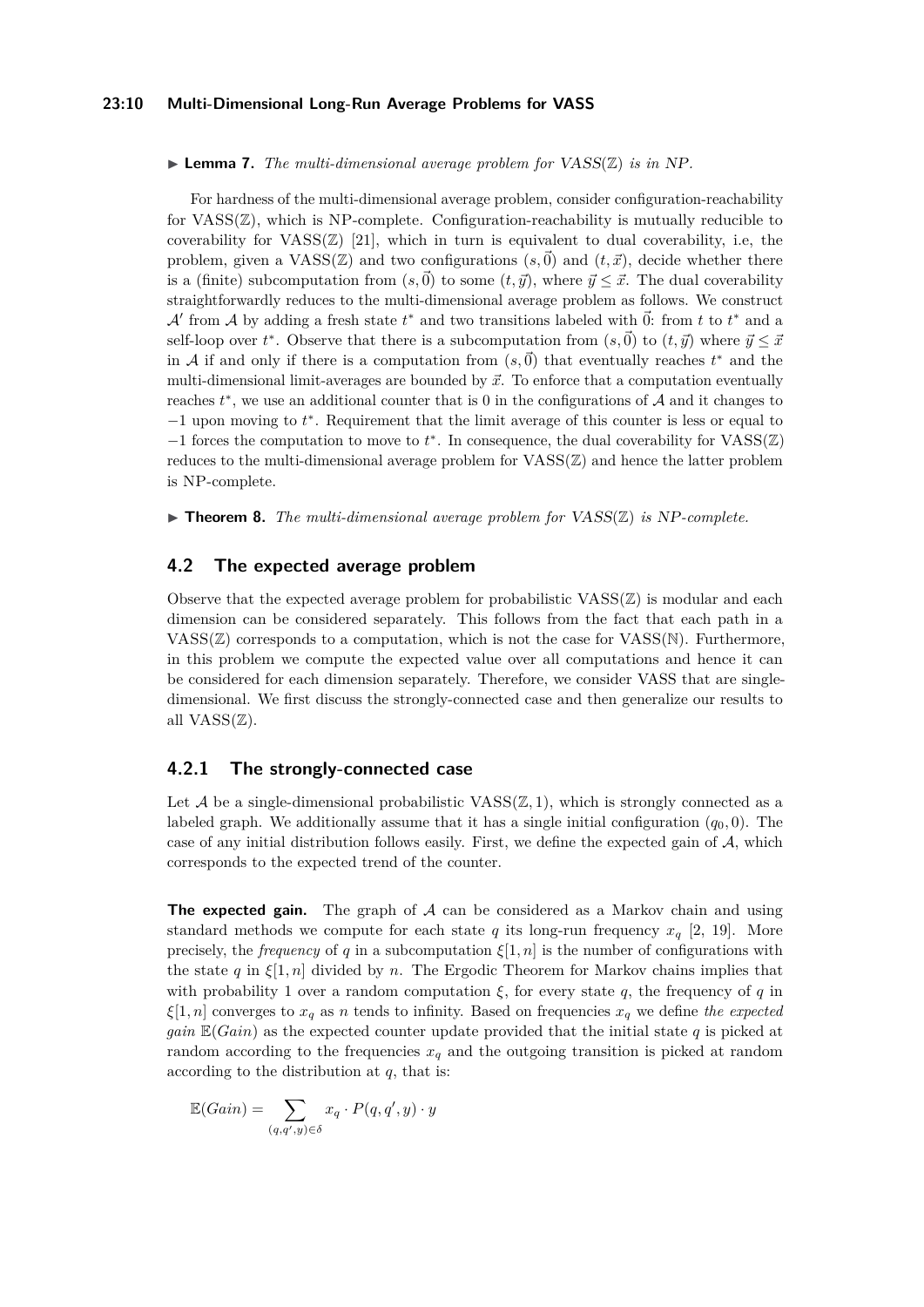**The classification based on**  $\mathbb{E}(Gain)$ . We show that if  $\mathbb{E}(Gain)$  is positive (resp., negative), then the limit-average is infinite (resp. minus infinity). However, if the expected gain is zero there are two cases based on boundedness of configurations. Either the gain of every cycle is actually zero, or cycles with a positive gain balance cycles with a negative gain so that the expected gain is zero. We discuss these cases below.

We say that a  $VASS(\mathbb{Z},1)$  is *totally bounded* if the gain of each cycle is zero. This property does not depend on the probability distribution over transitions and we extend it straightforwardly to probabilistic  $VASS(\mathbb{Z},1)$ . Note that if a  $VASS(\mathbb{Z},1)$  is strongly connected and totally bounded, then in each reachable configuration, the state uniquely determines the counter's value. Otherwise, there exists a cycle with a non-zero gain. This observation allows us to reduce the expected limit-average problem for such VASS to computing the expected long-run reward for Markov chains [\[2,](#page-15-18) Chapter 10.5].

Consider a  $VASS(\mathbb{Z}, 1)$  with  $\mathbb{E}(Gain)$  being zero and at least one cycle with a non-zero gain. Observe that E(*Gain*) being 0 implies that there is at least on cycle with a positive gain and a cycle with a negative gain. Let us consider the simplest probabilistic VASS, which has a single state  $q_0$  and two self loops labeled with 1 and  $-1$ , both with probability 0.5. The distribution of the counter's gain in *n* transitions, denoted  $S_n$ , is related to the binomial distribution  $B(n, 0.5)$  in the following way:  $S_n \sim 2 \cdot B(n, 0.5) - n$ . It follows that with probability 1 over a random computation  $\xi$ , the counter in  $\xi$  is neither lower nor upper bounded. Furthermore, we show that with probability 1, a random computation  $\xi$  has two subsequences such that the averages on one sequence tend to  $\infty$ , and on the other tend to  $-\infty$ . To state this formally we define:

$$
\text{LIMAVGINF}_S(\pi) = \liminf_{k \to \infty} \text{AVG}_S(\rho[1, k])
$$

$$
\text{LIMAVGSUP}_S(\pi) = \limsup_{k \to \infty} \text{AVG}_S(\rho[1, k])
$$

Now, we present the lemma summarizing the above discussion.

<span id="page-10-0"></span> $\blacktriangleright$  **Lemma 9.** Let A be a strongly-connected probabilistic VASS( $\mathbb{Z}, 1$ ). One of the following *conditions holds:*

- **(1)**  $\mathbb{E}(Gain) > 0$ , and  $\text{LIMAVGINF}_{S}(\xi) = \text{LIMAVGSUP}_{S}(\xi) = \infty$  with probability 1 *(over*  $\xi$ *)*,
- (2)  $\mathbb{E}(Gain) < 0$ *, and*  $\text{LIMAVGINF}_{S}(\xi) = \text{LIMAVGSUP}_{S}(\xi) = -\infty$  with probability 1*,*
- **(3)** A *is totally bounded, and for some*  $x \in \mathbb{Q}$ *, with probability* 1 *over*  $\xi$  *we have*  $LIMAVGINF<sub>S</sub>(\xi) = LIMAVGSUP<sub>S</sub>(\xi) = x$ *, and*
- **(4)**  $\mathbb{E}(Gain) = 0$ , A *is not totally bounded, and with probability* 1 *over*  $\xi$  *we have*  $LIMAVGINF<sub>S</sub>(\xi) = -\infty$  and  $LIMAVGSUP<sub>S</sub>(\xi) = \infty$ .

**Proof's sketch.** To show conditions (1) and (2) observe that the Ergodic Theorem for Markov chains implies that with probability 1 (over  $\xi$ ) the value of the counter in configuration  $\xi[n]$ divided by *n* converges to  $\mathbb{E}(Gain)$  as *n* tends to infinity and hence the average counter value converges to  $\infty$  if  $\mathbb{E}(Gain) > 0$  and it converges to  $-\infty$  if  $\mathbb{E}(Gain) < 0$ .

Condition (3) follows from the above discussion and the fact that in a strongly-connected Markov chain there is a value *x* such that the long-run reward is almost surely *x*.

We present the full proof of conditions  $(1), (2)$  and  $(3)$  in the appendix. Now, we focus on condition (4). We only show that  $\text{LIMAVGINF}_{S}(\xi) = -\infty$  holds with probability 1 over  $\xi$ , as the proof of LIMAVGSUP<sub>*S*</sub>( $\xi$ ) =  $\infty$  is symmetric. Observe that in a strongly-connected VASS( $\mathbb{Z}$ ), the event LIMAVGINF<sub>*S*</sub>( $\xi$ ) =  $-\infty$  is a tail event. Therefore, due to Kolmogorov's 0-1 law [\[17\]](#page-15-15) it has either probability 0 or 1. In consequence, it suffices to show that it has a positive probability.

First, we show that with a positive probability  $\text{LIMAVGINF}_{S}(\xi)$  is upper bounded.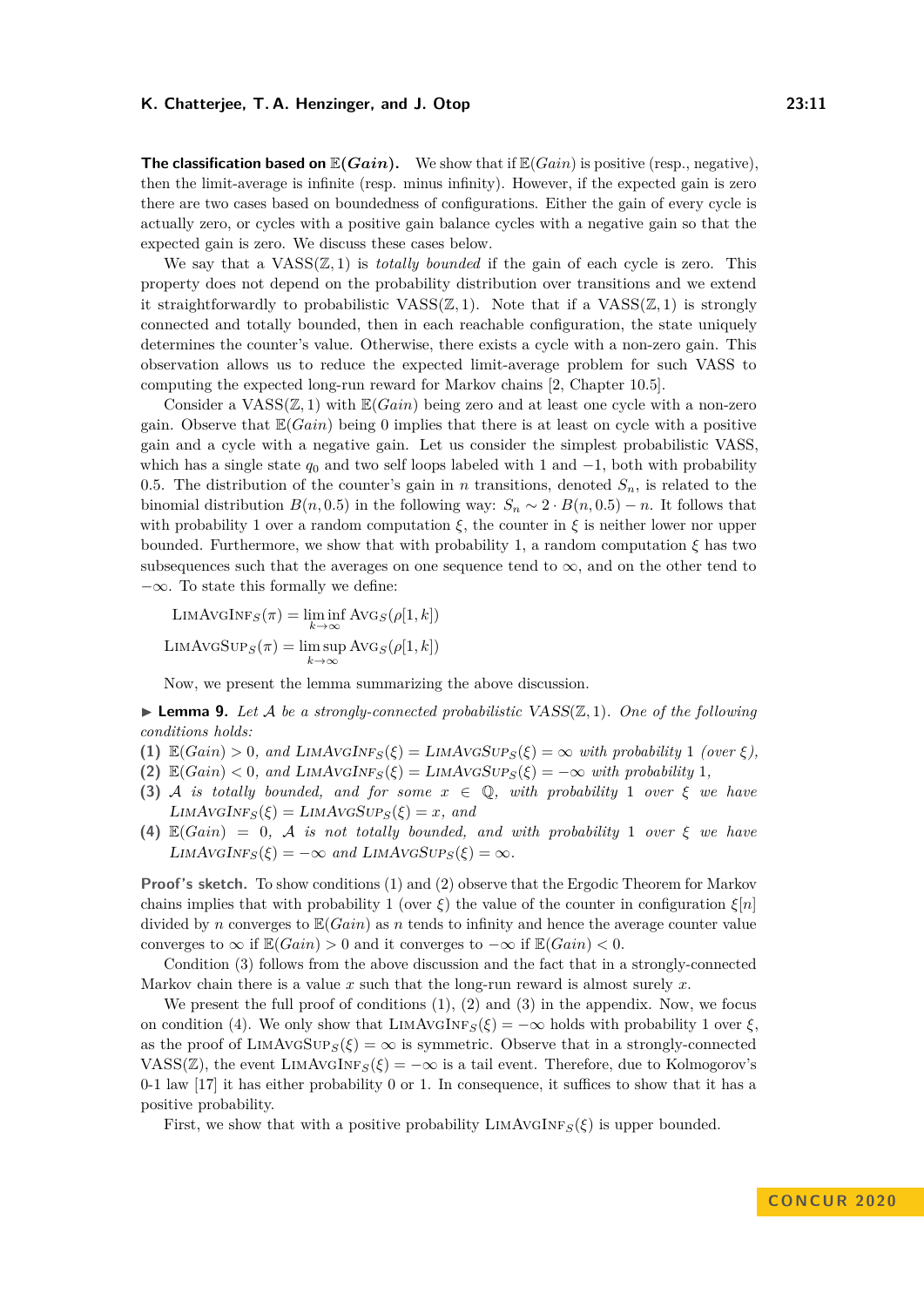#### **23:12 Multi-Dimensional Long-Run Average Problems for VASS**

<span id="page-11-0"></span>► **Lemma 10.** *Consider a probabilistic VASS(* $\mathbb{Z}$ *) A as in (4) of Lemma [9.](#page-10-0) There exist*  $c \in \mathbb{Q}$  $\alpha$  *and*  $\delta > 0$  *such that* LIMAVGINF<sub>*S*</sub>( $\xi$ ) < *c holds with probability greater than*  $\delta$ *.* 

**Proof's ideas.** We observe that  $\text{LIMAVGINF}_{S}(\xi) = \infty$  implies that the values of the counter converge to infinity, which implies  $\mathbb{E}(Gain) > 0$ . The full proof is relegated to the appendix.  $\blacktriangleleft$ 

For  $c \in \mathbb{Q}$ , we define  $X_c$  as the set of computations  $\pi$  such that  $\text{LIMAVGINF}_{S}(\pi) < c$ . Lemma [10](#page-11-0) states that there are  $c \in \mathbb{Q}$  and  $\delta > 0$  such that  $\mathbb{P}(X_c) = \delta$ . We show that for every  $d \in \mathbb{Q}$ , LIMAVGINF<sub>*S*</sub>( $\xi$ ) < d holds with probability at least  $\delta$ .

<span id="page-11-1"></span> $\blacktriangleright$  **Lemma 11.** *Consider a probabilistic VASS(Z) A as in (4) of Lemma [9.](#page-10-0) Assume that*  $\mathbb{P}(X_c) = \delta > 0$ . Then, for every *d* we have  $\mathbb{P}(LIMAVGINF_S(\xi) < d) \geq \delta$ .

**Proof's ideas.** The main idea is to prepend to computations from  $X_c$  a subcomputation that decreases the initial counter's value to  $a$ . Then, the limit infimum of averages is  $c + a$ . Furthermore, we show that the set of such finite paths has probability 1.

More precisely, consider a subcomputation  $\rho$  from  $(q_0, 0)$  to  $(q_0, a)$  and  $\pi \in X_c$ . We define the *join* of  $\rho$  and  $\pi$ , denoted by  $\rho \Join \pi$ , as the computation consisting of first  $\rho$  and then  $\pi[1,\infty]$  ( $\pi$  with the first configuration removed) with *a* added to the counter of all following configurations of  $\pi$ . Observe that the join of  $\rho$  and  $\pi$  is indeed a computation. Moreover, the influence of the average of  $\rho$  on the whole computation diminishes and hence LIMAVGINF<sub>*S*</sub>( $\rho \Join \pi$ ) = LIMAVGINF<sub>*S*</sub>( $\pi$ ) +  $a < c + a$ .

Let *Y* be the set of (finite) subcomputations that start in  $(q_0, 0)$  and terminate once they reach some configuration  $(q_0, b)$  where  $b < d - c$ . Since A is strongly connected and not totally bounded, almost surely a random computation  $\xi$  reaches a configuration  $(q_0, b)$ where  $b < d - c$ . It follows that the set of all computations extending some subcomputation from *Y* has probability 1. Therefore, the set of all joins of subcomputations from *Y* with computations from  $X_c$  has probability at least  $\delta$  and all such computations  $\rho \bowtie \pi$  satisfy LIMAVGINF<sub>*S*</sub>( $\rho \Join \pi$ ) < *d*, and hence Lemma [11](#page-11-1) follows.

Lemma [11](#page-11-1) implies that the set of computations  $\xi$  such that LIMAVGINF<sub>*S*</sub>( $\xi$ ) = −∞ has a positive probability. Since  $\text{LIMAVGINF}_{S}(\xi) = -\infty$  is a tail event in a strongly-connected VASS $(\mathbb{Z})$ , Kolmogorov's 0-1 law [\[17\]](#page-15-15) implies that its probability is 1, which concludes the proof of Lemma [9.](#page-10-0)

Lemma [9](#page-10-0) implies the following:

**Lemma 12.** The expected average problem for strongly-connected probabilistic VASS( $\mathbb{Z}, 1$ ) *can be solved in polynomial time.*

**Proof's ideas.** Consider a strongly-connected probabilistic  $VASS(\mathbb{Z}, 1)$  A. We can compute frequencies  $x_q$  of states of A in polynomial time using standard methods [\[2,](#page-15-18) Chapter 10.5]. Having frequencies  $x_q$ , we can compute the expected gain  $\mathbb{E}(Gain)$  of A in polynomial time from the definition.

Assume that  $\mathbb{E}(Gain) = 0$ . We can check whether A is not totally bounded by checking whether it has a cycle with a non-zero gain, which can be done in polynomial time. Finally, if it is totally bounded, then each state of  $A$  uniquely determines the value of each counter, and we can eliminate the counters and label states with counter values. Therefore, the problem of computing the long-run average of almost all computations, denoted by *x*, reduces to computing the expected long-run reward a Markov chain with rewards, which can be done in polynomial time [\[2,](#page-15-18) Chapter 10.5]. In consequence, we can check all the conditions of Lemma [9](#page-10-0) in polynomial time and hence the result follows.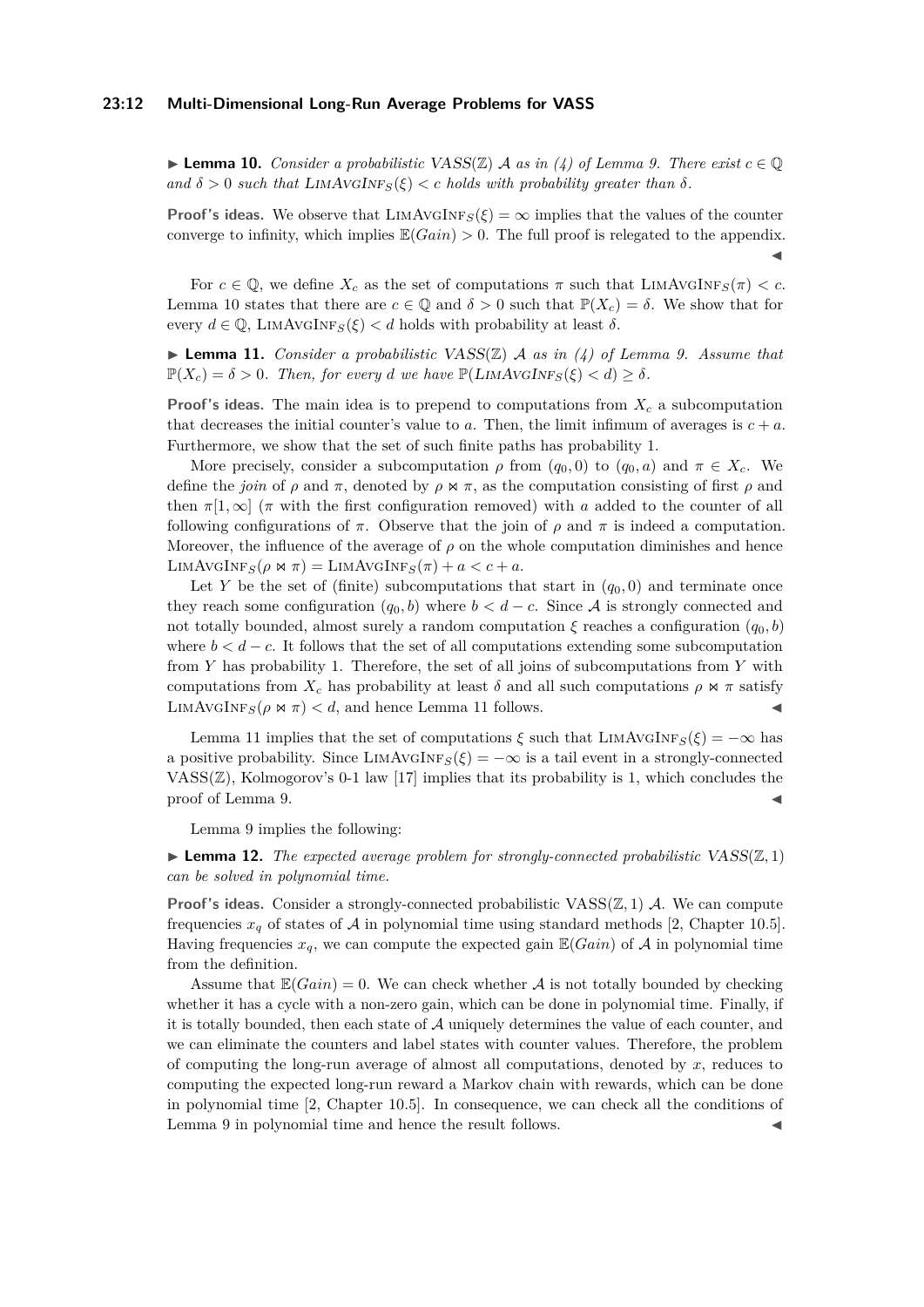# **4.2.2 The general case**

Let  $A$  be a probabilistic  $VASS(\mathbb{Z}, 1)$ . We show how to compute its expected limit-average in polynomial time. We identify all *bottom* SCCs (BSCCs) of A (where an SCC *B* is *bottom* if all states reachable from *B* belong to *B*). If there is a BSCC that does not contain a state from *S*, then the expected limit-average is undefined. Assume that every BSSC contains a state from *S* and consider the following cases:

- $\blacksquare$  If there are two BSCCs: (a) one with a positive expected gain, and (b) the other with a negative expected gain, then the expected limit average is undefined. The expected value is undefined for random variables that attain  $+\infty$  and  $-\infty$  with a positive probability [\[17\]](#page-15-15).
- $\blacksquare$  If there is a BSCC with a positive gain and every BSCC has (a) a positive gain, or (b) it has the zero gain and it is totally bounded, then the expected limit-average is  $\infty$ .
- If there is a BSCC with (a) a negative gain, or (b) the zero gain and not totally bounded,  $\mathbf{r}$ and every BSCC has a non-positive gain, then the expected limit-average is  $-\infty$ .
- If all BSCCs have the zero gain and are totally bounded, the expected limit-average is  $\sim$ finite and we discuss below how to compute it.

First, we compute all BSCCs  $B_1, \ldots, B_m$  of A. We pick in each of these components an initial state  $q_0^i$ . For each BSCC  $B_i$  with its initial configuration  $(q_0^i, 0)$ , we compute  $x_i$ , which is the expected limit-average in  $B_i$ . As we observed before, if we join a subcomputation from  $(q_0, 0)$  to  $(q_0^i, y_i)$  and some computation from  $(q_0^i, 0)$  with the limit-average  $x_i$ , then the limit-average of the resulting computation is  $x_i + y_i$ . Therefore, for each state  $q_0^i$  we compute the probability of reaching that state from the initial distribution, denoted *p<sup>i</sup>* , and the expected counter's value  $y_i$  upon reaching  $q_0^i$ , i.e., the conditional expected counter's value under the condition that the state  $q_0^i$  is reached. Probabilities  $p_i$  can be computed using standard methods for Markov chains [\[2,](#page-15-18) Chapter 10.1]. The values  $y_i$  can be computed as well using standard methods for Markov chains with rewards [\[2,](#page-15-18) Chapter 10.5]. Observe that the expected limit-average of  $A$  is given by the following formula:

$$
\mathbb{E}_{\mathcal{A}}(\text{LIMAVG}_S) = \sum_{i=1}^{m} p_i \cdot (y_i + x_i)
$$

Finally, as we discussed above, we can compute the expected value for each counter separately. In consequence we have the following:

<span id="page-12-1"></span> $\triangleright$  **Theorem 13.** The expected average problem for probabilistic VASS( $\mathbb{Z}$ ) can be solved in *polynomial time.*

# **5 Results on natural-valued VASS**

## **5.1 The average problem in a single dimension**

We first study the average problem for single-dimensional VASS(N*,* 1). For the lower bound observe that the reachability problem for VASS(N*,* 1), which is NP-complete [\[22\]](#page-16-12), reduces to the average problem for VASS(N*,* 1). The reduction is straightforward and hence we omit it. To show the NP upper bound, we show the following:

<span id="page-12-0"></span>**I Lemma 14.** For all VASS( $\mathbb{N}, 1$ ) A the following holds: there exists a computation  $\pi$  with LIMAVG<sub>S</sub> $(\pi) \leq \lambda$  *if and only if there exist subcomputations*  $\rho_0$ ,  $\rho_c$  *such that:* 

 $\rho_0$  *is from*  $(q_0, 0)$  *to*  $(s, x)$ *, where*  $x \leq \lambda$ *, and* 

 $\rho_c$  *is a cycle from*  $(s, x)$  *to itself satisfying the following conditions:*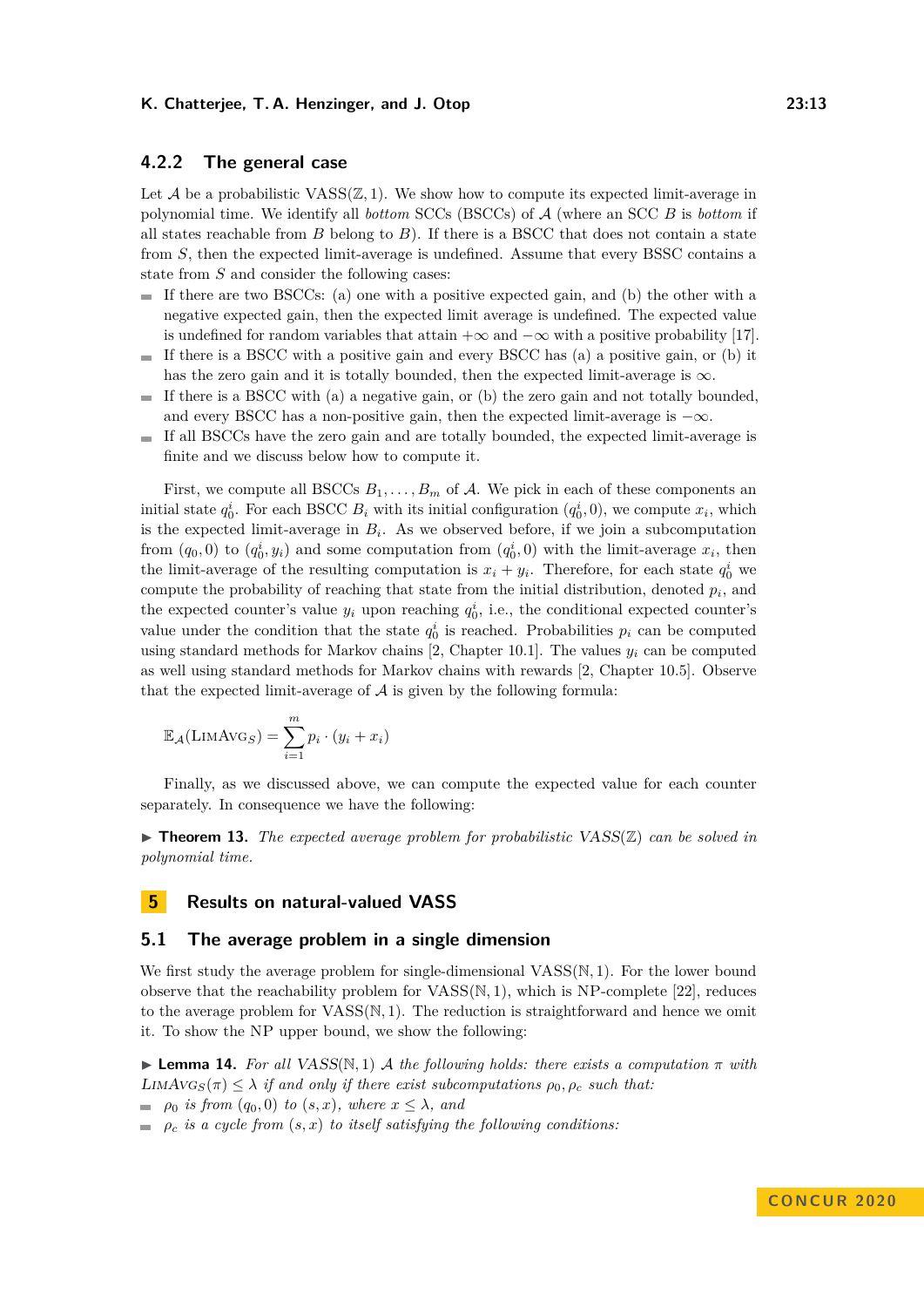## **23:14 Multi-Dimensional Long-Run Average Problems for VASS**

- (a)  $AVG_S(\rho_c) \leq \lambda$ ,
- **(b)** *the number of configurations with selecting states in*  $\rho_c$ , *i.e., configurations from*  $S \times \mathbb{N}$ *, is*  $O(|S| \cdot |\lambda|^2)$ *, and*
- (c) *the value of the counter in each configuration of*  $\rho_c$  *from*  $S \times \mathbb{N}$  *is*  $O(|S| \cdot |\lambda|^2)$ *.* We present the proof's sketch, while the full proof is relegated to the appendix.

**Proof's sketch.** Observe that having  $\rho_0$ ,  $\rho_c$  as above, the computation  $\pi = \rho_0(\rho_c)^\infty$  is a valid computation and it satisfies  $\text{LIMAVG}_{S}(\pi) \leq \lambda$ . Conversely, we observe that there has to be a cycle  $\rho$  in  $\pi$  with the average Avg<sub>S</sub>( $\rho$ )  $\leq \lambda$ . Furthermore, we pick a cycle of minimal length and observe that it satisfies all the conditions of the lemma, i.e., if some condition is violated, then the cycle can be shortened.

We can check in NP whether there exist  $\rho_0$ ,  $\rho_c$  satisfying the conditions from Lemma [14.](#page-12-0)

**Key ideas.** We non-deterministically pick all selecting configurations  $(s_1, x_1), \ldots, (s_m, x_m)$ from  $\rho_c$ . Then, we check reachability from  $(q_0, 0)$  to  $(s_1, x_1)$ , and for each  $i < m$  reachability over non-selecting configurations from  $(s_i, x_i)$  to  $(s_{i+1}, x_{i+1})$ , and from  $(s_m, x_m)$  to  $(s_1, x_1)$ . All these reachability checks can be done in NP. Finally, we check  $\frac{1}{m} \sum_{i=1}^{m} x_i \leq \lambda$ . All these checks can be done is NP. The number of configurations *m* as well as the size of each configuration is polynomially bounded due to Lemma [14.](#page-12-0) In consequence, we have:

 $\triangleright$  **Theorem 15.** *The average problem for VASS(N, 1) is NP-complete.* 

# **5.2 The multi-dimension average problem**

We show that the (decision variant of the) multi-dimensional average problem for  $VASS(N)$ is undecidable. A related problem, called the average-value problem, has been studied in [\[9\]](#page-15-14). In that problem, the values of all counters in each configuration  $(q, \vec{x})$  are aggregated into a single number, called *the cost*, by computing dot-product of  $\vec{x}$  and a cost vector  $\vec{c}_q \in N^k$ . A cost vector  $\vec{c}_q$  depends on the state *q* in the configuration. The average-value problem asks whether there exists a computation such that the limit average of costs is less or equal to a threshold  $\lambda$ . The problem for VASS(N) with threshold 0 is undecidable [\[9,](#page-15-14) Theorem 24]. Threshold 0 in VASS(N) means that whenever a cost vector is non-zero at component *i* (i.e,  $\vec{c}_q[i] \neq 0$ ), then counter's *i* value should be 0. This constraint is expressed in the multi-dimensional average problem and hence we have:

**• Theorem 16.** *The decision variant of the multi-dimensional average problem for*  $VASS(N)$ *is undecidable.*

## **5.3 The expected multi-dimensional average problem**

We first study probabilistic VASS(N) under the strict semantics and give the precise complexity. Next, we consider the relaxed semantics, where we have the exact complexity in the strongly-connected case and a hardness result in the general case.

# **5.3.1 Probabilistic natural-valued VASS under the strict semantics**

Consider a probabilistic VASS $(\mathbb{N})$  A under the strict semantics. To check whether every path of A corresponds to a valid computation, we examine each counter *i* separately and check whether it can reach a negative value from some initial configuration. This can be done in polynomial time with the standard reachability analysis. If a negative value for some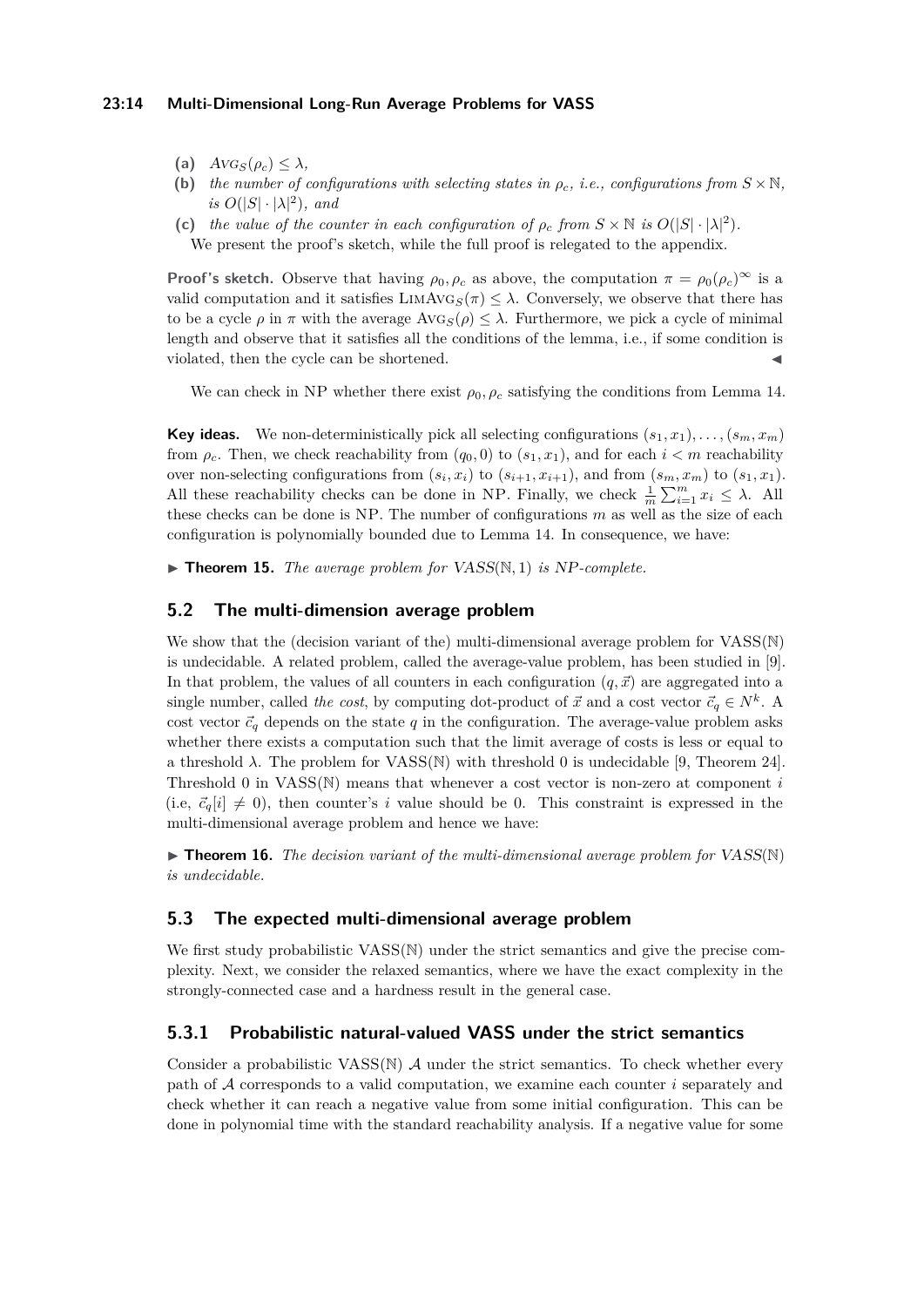counter is reachable, then the expected limit-average is undefined under the strict semantics. Otherwise, every path in A corresponds to a valid computation and we can consider  $A$  as a  $VASS(\mathbb{Z})$  as the non-negativity restriction is vacuous for A. Therefore, we apply Theorem [13](#page-12-1) and compute the expected value for  $A$ . In consequence, we have:

<span id="page-14-0"></span>▶ **Theorem 17.** *The expected average problem for probabilistic* VASS(N) *under the strict semantics can be solved in polynomial time.*

# **5.3.2 Probabilistic natural-valued VASS under the relaxed semantics**

**The finite strongly-connected case.** Consider a probabilistic VASS(N) A, which is strongly connected. We show that if the expected limit-average is finite, then the strict and the relaxed semantics coincide. We first assume that  $A$  is single-dimensional. Using the classification from Lemma [9](#page-10-0) applied to  $A$  considered as a  $VASS(\mathbb{Z},1)$ , we observe that:

- If  $\mathbb{E}(Gain) < 0$  or  $\mathbb{E}(Gain) = 0$  and A is not totally bounded, then a random computation *ξ* (under the VASS( $\mathbb{Z}$ ) semantics) satisfies LIMAVGINF<sub>*S*</sub>( $\xi$ ) =  $-\infty$ , and hence it is not a valid computation of the VASS(N). Therefore, the expected limit-average under the relaxed semantics is undefined for A.
- If  $\mathbb{E}(Gain) > 0$ , then LIMAVGINF<sub>*S*</sub>( $\xi$ ) =  $\infty$ . Therefore, if the set of random computations  $\zeta$  (under the VASS( $\mathbb{Z}$ ) semantics) that are also valid computations under the VASS( $\mathbb{N}$ ) semantics has a positive probability, then the expected limit-average under the relaxed semantics is defined and infinite. Otherwise, it is undefined.
- If  $\mathbb{E}(Gain) = 0$  and A is totally bounded, then (as we observe in Section [4.2\)](#page-9-0) in each configuration, the state uniquely determines the counters value. Therefore, we can check whether counter values in all states are non-negative. If this is the case, then all paths correspond to valid computations, the expected limit-average is defined and finite, and we can compute it with Theorem [17.](#page-14-0) Otherwise, observe that in a strongly-connected  $\mathcal A$ every state is visited with probability 1 and hence the expected value is undefined.

Therefore, for the expected limit-average under the relaxed semantics to be defined and finite, the expected gain w.r.t. every counter has to be 0 and it has to be totally bounded. Furthermore, we check for each counter independently whether every path corresponds to a valid computation in VASS(N). Since we consider all paths, we can make these checks independently for all counters. In consequence we have the following:

▶ **Theorem 18.** Deciding whether the expected limit-average is defined and finite over strongly*connected probabilistic* VASS(N) *under the relaxed semantics can be solved in polynomial time. Furthermore, it if is it can be computed in polynomial time.*

**The general case.** We present only a hardness result. The coverability problem for VASS(N), which is ExpSpace-complete [\[30\]](#page-16-4), reduces to (the decision version of) the expected limit-average problem for VASS(N). The reduction is rather straightforward with minor technical difficulties (we need to ensure that the expected value of each counter is finite). In consequence, we have:

<span id="page-14-1"></span> $\blacktriangleright$  **Theorem 19.** *The problem, given a probabilistic VASS(N, k) A under the relaxed semantics,*  $S \subseteq Q$  and  $\vec{x} \in \mathbb{Q}^k$ , decide whether  $\mathbb{E}_{\mathcal{A}}(LMAVG_{\vec{S}}) < \vec{x}$  is EXPSPACE-hard.

The proof has been relegated to the appendix.

 $\triangleright$  Remark 20. The decidability of the problem from Theorem [19](#page-14-1) is open.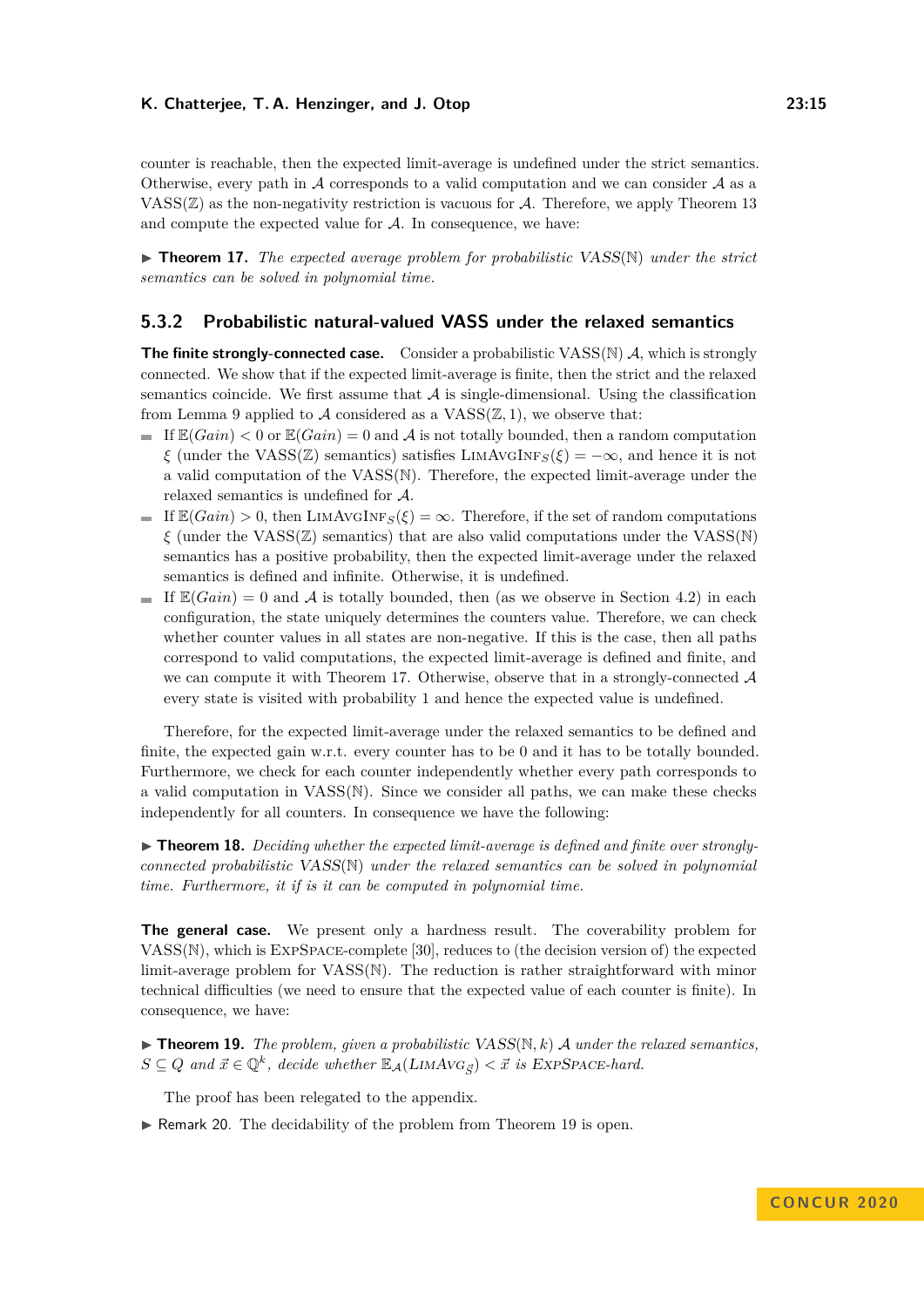## **References**

- <span id="page-15-8"></span>**1** Parosh Aziz Abdulla, Mohamed Faouzi Atig, Piotr Hofman, Richard Mayr, K. Narayan Kumar, and Patrick Totzke. Infinite-state energy games. In *CSL-LICS 2014*, pages 7:1–7:10, 2014. [doi:10.1145/2603088.2603100](https://doi.org/10.1145/2603088.2603100).
- <span id="page-15-18"></span>**2** Christel Baier and Joost-Pieter Katoen. *Principles of model checking*. MIT Press, 2008.
- <span id="page-15-3"></span>**3** Roderick Bloem, Swen Jacobs, Ayrat Khalimov, Igor Konnov, Sasha Rubin, Helmut Veith, and Josef Widder. Decidability in parameterized verification. *SIGACT News*, 47(2):53–64, 2016. [doi:10.1145/2951860.2951873](https://doi.org/10.1145/2951860.2951873).
- <span id="page-15-16"></span>**4** Michael Blondin, Alain Finkel, Stefan Göller, Christoph Haase, and Pierre McKenzie. Reachability in two-dimensional vector addition systems with states is pspace-complete. In *LICS 2015*, pages 32–43. IEEE Computer Society, 2015. [doi:10.1109/LICS.2015.14](https://doi.org/10.1109/LICS.2015.14).
- <span id="page-15-11"></span>**5** Tomás Brázdil, Krishnendu Chatterjee, Antonín Kucera, Petr Novotný, Dominik Velan, and Florian Zuleger. Efficient algorithms for asymptotic bounds on termination time in VASS. In *LICS 2018*, pages 185–194, 2018. [doi:10.1145/3209108.3209191](https://doi.org/10.1145/3209108.3209191).
- <span id="page-15-5"></span>**6** Tomás Brázdil, Stefan Kiefer, Antonín Kucera, and Petr Novotný. Long-run average behaviour of probabilistic vector addition systems. In *LICS 2015*, pages 44–55, 2015. [doi:10.1109/LICS.](https://doi.org/10.1109/LICS.2015.15) [2015.15](https://doi.org/10.1109/LICS.2015.15).
- <span id="page-15-12"></span>**7** Krishnendu Chatterjee, Thomas A. Henzinger, and Jan Otop. Nested weighted limit-average automata of bounded width. In *MFCS 2016*, pages 24:1–24:14, 2016. [doi:10.4230/LIPIcs.](https://doi.org/10.4230/LIPIcs.MFCS.2016.24) [MFCS.2016.24](https://doi.org/10.4230/LIPIcs.MFCS.2016.24).
- <span id="page-15-13"></span>**8** Krishnendu Chatterjee, Thomas A. Henzinger, and Jan Otop. Quantitative monitor automata. In *SAS 2016*, pages 23–38, 2016. [doi:10.1007/978-3-662-53413-7\\_2](https://doi.org/10.1007/978-3-662-53413-7_2).
- <span id="page-15-14"></span>**9** Krishnendu Chatterjee, Thomas A. Henzinger, and Jan Otop. Long-run average behavior of vector addition systems with states. In *CONCUR 2019*, pages 27:1–27:16, 2019. [doi:](https://doi.org/10.4230/LIPIcs.CONCUR.2019.27) [10.4230/LIPIcs.CONCUR.2019.27](https://doi.org/10.4230/LIPIcs.CONCUR.2019.27).
- <span id="page-15-20"></span>**10** Krishnendu Chatterjee, Thomas A. Henzinger, and Jan Otop. Quantitative automata under probabilistic semantics. *Logical Methods in Computer Science*, 15(3), 2019. [doi:10.23638/](https://doi.org/10.23638/LMCS-15(3:16)2019) [LMCS-15\(3:16\)2019](https://doi.org/10.23638/LMCS-15(3:16)2019).
- <span id="page-15-9"></span>**11** Krishnendu Chatterjee and Yaron Velner. The complexity of mean-payoff pushdown games. *J. ACM*, 64(5):34:1–34:49, 2017. [doi:10.1145/3121408](https://doi.org/10.1145/3121408).
- <span id="page-15-10"></span>**12** Krishnendu Chatterjee and Yaron Velner. Hyperplane separation technique for multidimensional mean-payoff games. *J. Comput. Syst. Sci.*, 88:236–259, 2017. [doi:10.1016/j.jcss.](https://doi.org/10.1016/j.jcss.2017.04.005) [2017.04.005](https://doi.org/10.1016/j.jcss.2017.04.005).
- <span id="page-15-7"></span>**13** Wojciech Czerwinski, Slawomir Lasota, Ranko Lazic, Jérôme Leroux, and Filip Mazowiecki. The reachability problem for petri nets is not elementary. In *STOC 2019*, pages 24–33, 2019. [doi:10.1145/3313276.3316369](https://doi.org/10.1145/3313276.3316369).
- <span id="page-15-1"></span>**14** Emanuele D'Osualdo, Jonathan Kochems, and C.-H. Luke Ong. Automatic verification of erlang-style concurrency. In *SAS 2013*, pages 454–476, 2013. [doi:10.1007/](https://doi.org/10.1007/978-3-642-38856-9_24) [978-3-642-38856-9\\_24](https://doi.org/10.1007/978-3-642-38856-9_24).
- <span id="page-15-6"></span>**15** Javier Esparza. Decidability and complexity of petri net problems—an introduction. *Lectures on Petri nets I: Basic models*, pages 374–428, 1998.
- <span id="page-15-0"></span>**16** Javier Esparza and Mogens Nielsen. Decidability issues for petri nets - a survey. *Bull. EATCS*, 52:244–262, 1994.
- <span id="page-15-15"></span>**17** W. Feller. *An introduction to probability theory and its applications*. Wiley, 1971.
- <span id="page-15-4"></span>**18** Yu Feng, Ruben Martins, Yuepeng Wang, Isil Dillig, and Thomas W. Reps. Component-based synthesis for complex apis. In *POPL 2017*, pages 599–612, New York, NY, USA, 2017. ACM. [doi:10.1145/3009837.3009851](https://doi.org/10.1145/3009837.3009851).
- <span id="page-15-19"></span>**19** Jerzy Filar and Koos Vrieze. *Competitive Markov decision processes*. Springer, 1996.
- <span id="page-15-2"></span>**20** Pierre Ganty and Rupak Majumdar. Algorithmic verification of asynchronous programs. *ACM Trans. Program. Lang. Syst.*, 34(1):6:1–6:48, May 2012. [doi:10.1145/2160910.2160915](https://doi.org/10.1145/2160910.2160915).
- <span id="page-15-17"></span>**21** Christoph Haase and Simon Halfon. Integer vector addition systems with states. In *RP 2014*, pages 112–124, 2014. [doi:10.1007/978-3-319-11439-2\\_9](https://doi.org/10.1007/978-3-319-11439-2_9).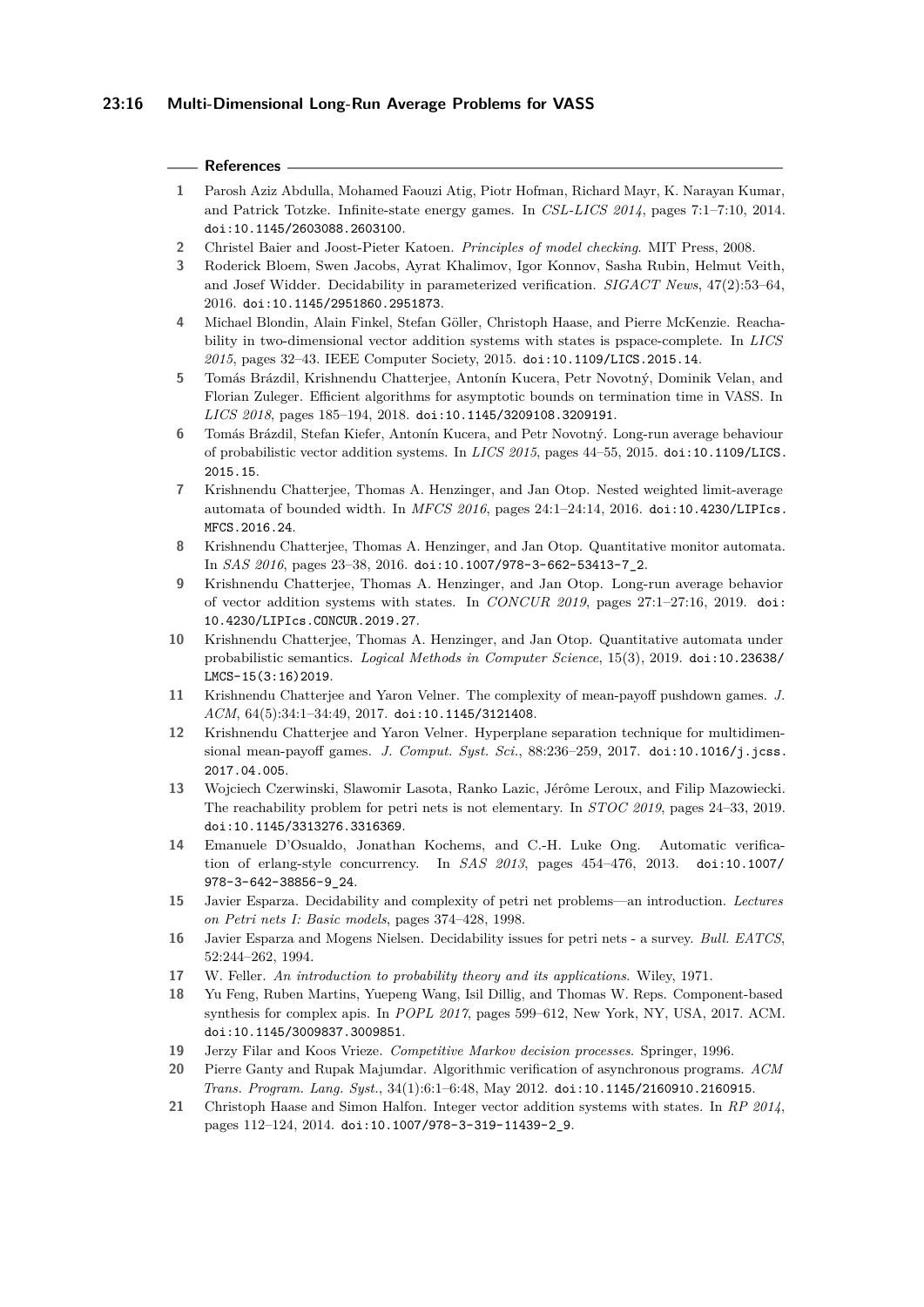- <span id="page-16-12"></span>**22** Christoph Haase, Stephan Kreutzer, Joël Ouaknine, and James Worrell. Reachability in succinct and parametric one-counter automata. In *CONCUR 2009*, pages 369–383, 2009. [doi:10.1007/978-3-642-04081-8\\_25](https://doi.org/10.1007/978-3-642-04081-8_25).
- <span id="page-16-1"></span>**23** Alexander Kaiser, Daniel Kroening, and Thomas Wahl. Dynamic cutoff detection in parameterized concurrent programs. In *CAV 2010*, pages 645–659, 2010. [doi:10.1007/](https://doi.org/10.1007/978-3-642-14295-6_55) [978-3-642-14295-6\\_55](https://doi.org/10.1007/978-3-642-14295-6_55).
- <span id="page-16-2"></span>**24** Alexander Kaiser, Daniel Kroening, and Thomas Wahl. Efficient coverability analysis by proof minimization. In Maciej Koutny and Irek Ulidowski, editors, *CONCUR 2012*, pages 500–515, Berlin, Heidelberg, 2012. Springer Berlin Heidelberg. [doi:10.1007/978-3-642-32940-1\\_35](https://doi.org/10.1007/978-3-642-32940-1_35).
- <span id="page-16-0"></span>**25** Richard M. Karp and Raymond E. Miller. Parallel program schemata. *J. Comput. Syst. Sci.*,  $3(2):147-195, 1969.$ [doi:10.1016/S0022-0000\(69\)80011-5](https://doi.org/10.1016/S0022-0000(69)80011-5).
- <span id="page-16-6"></span>**26** S. Rao Kosaraju. Decidability of reachability in vector addition systems (preliminary version). In *Proceedings of the 14th Annual ACM Symposium on Theory of Computing, May 5-7, 1982, San Francisco, California, USA*, pages 267–281, 1982. [doi:10.1145/800070.802201](https://doi.org/10.1145/800070.802201).
- <span id="page-16-7"></span>**27** Jean-Luc Lambert. A structure to decide reachability in petri nets. *Theoretical Computer Science*, 99(1):79–104, 1992. [doi:10.1016/0304-3975\(92\)90173-D](https://doi.org/10.1016/0304-3975(92)90173-D).
- <span id="page-16-8"></span>**28** Jérôme Leroux. Vector addition systems reachability problem (A simpler solution). In *Turing-100 - The Alan Turing Centenary, Manchester, UK, June 22-25, 2012*, pages 214–228, 2012. URL: <https://easychair.org/publications/paper/Blr>.
- <span id="page-16-11"></span>**29** Jérôme Leroux. Polynomial vector addition systems with states. In *ICALP 2018*, pages 134:1–134:13, 2018. [doi:10.4230/LIPIcs.ICALP.2018.134](https://doi.org/10.4230/LIPIcs.ICALP.2018.134).
- <span id="page-16-4"></span>**30** Richard Lipton. The reachability problem is exponential-space hard. *Department of Computer Science, Yale University, Tech. Rep*, 62, 1976.
- <span id="page-16-9"></span>**31** Ernst W. Mayr. An Algorithm for the General Petri Net Reachability Problem. In *STOC 1981*, pages 238–246, 1981. [doi:10.1145/800076.802477](https://doi.org/10.1145/800076.802477).
- <span id="page-16-10"></span>**32** Jakub Michaliszyn and Jan Otop. Average stack cost of büchi pushdown automata. In *FSTTCS 2017*, pages 42:1–42:13, 2017. [doi:10.4230/LIPIcs.FSTTCS.2017.42](https://doi.org/10.4230/LIPIcs.FSTTCS.2017.42).
- <span id="page-16-5"></span>**33** Charles Rackoff. The covering and boundedness problems for vector addition systems. *Theoretical Computer Science*, 6(2):223–231, 1978. [doi:10.1016/0304-3975\(78\)90036-1](https://doi.org/10.1016/0304-3975(78)90036-1).
- <span id="page-16-3"></span>**34** Moritz Sinn, Florian Zuleger, and Helmut Veith. A simple and scalable static analysis for bound analysis and amortized complexity analysis. In *CAV 2014*, pages 745–761, 2014. [doi:10.1007/978-3-319-08867-9\\_50](https://doi.org/10.1007/978-3-319-08867-9_50).

# **A Appendix**

**Lemma 5.** Let A be a VASS( $\mathbb{Z}$ ). If it has a witness for LIMAVG<sub> $\vec{S} \leq \vec{\lambda}$ , then there exists</sub> *a computation*  $\pi$  *such that*  $\text{LIMAVG}_{\vec{S}}(\pi) \leq \vec{\lambda}$ .

**Proof.** Let  $(q_0, \vec{0})$  be the initial configuration and  $(s_0, \vec{x})$  be the recurrent configuration of the witness. We assume that **B** is non-empty. Otherwise, the construction presented in the all-bounded case essentially works. The only difference is that we use paths  $\mathbf{in}_i$ , out<sub>*i*</sub> to switch between cycles.

We define the path **p** of the form

 ${\bf p}={\bf s}_0{\bf s}_1^1{\bf s}_2^1\ldots{\bf s}_k^1{\bf s}_1^2\ldots{\bf s}_k^2\ldots$ 

such that for every prefix  $\mathbf{s}_0 \mathbf{s}_1^1 \dots \mathbf{s}_i^j$  of **p**, the precomputation  $\rho_i^j$  corresponding to that prefix satisfies:

- (a)  $\text{Avg}_{S[i]}(\rho_i^j) \leq \vec{\lambda}[i] + \frac{1}{j}, \text{ and}$
- **(b)**  $\rho_i^j$  terminates in  $(s_0, \vec{y})$ , where for every  $i \in \mathbf{B}$  we have  $\vec{y}[i] = \vec{x}[i]$ .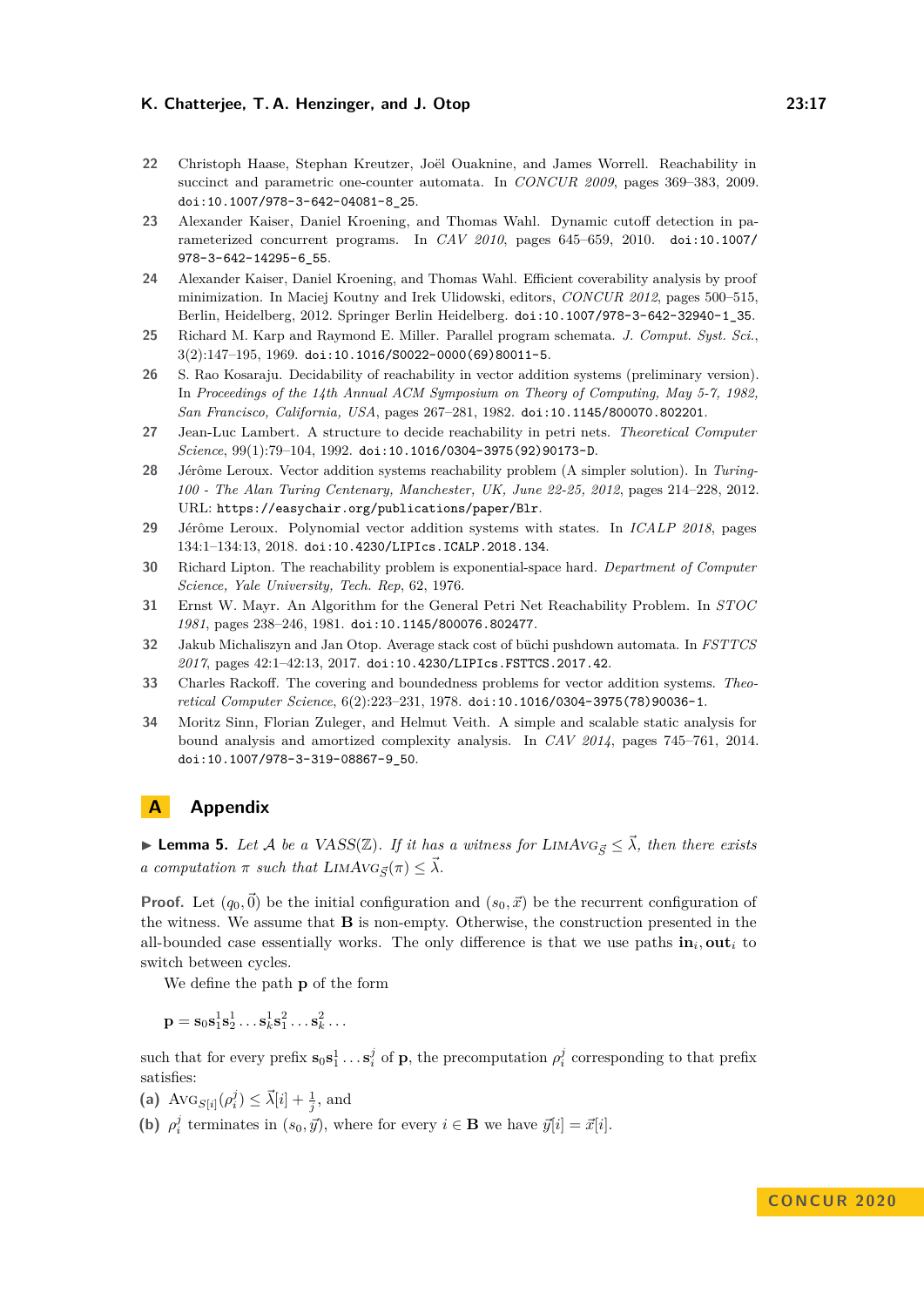#### **23:18 Multi-Dimensional Long-Run Average Problems for VASS**

Having such a path **p**, consider the computation *π* that corresponds to **p**. Observe that for every counter *i*, condition (a) implies that for every  $\epsilon > 0$  there are infinitely many positions *k* such that the average  $\text{Avg}_{S[i]}(\pi[1,k])$  is less than  $\vec{\lambda}[i] + \epsilon$  and hence  $\text{LIMAVG}_{S[i]}(\pi) \leq \vec{\lambda}[i]$ . It follows that  $\text{LIMAVG}_{\vec{S}}(\pi) \leq \vec{\lambda}$ .

Now, we discuss how to construct such  $\bf{p}$ . First,  $\bf{s}_0$  is a path that corresponds to a computation from  $(q_0, \vec{0})$  to  $(s_0, \vec{x})$ . Second, suppose that a prefix  $\mathbf{p}_1$  of **p** has been defined as above, and we need to construct  $\mathbf{s}_i^j$ . Observe that the already constructed subcomputation ends in  $(s_0, \vec{y})$  such that for every  $k \in \mathbf{B}$  we have  $\vec{y}[i] = \vec{x}[i].$ 

There exist paths  $\textbf{in}_i$ , out<sub>*i*</sub> and a cycle  $\textbf{c}_i$  satisfying (BU), and [\(U1\)](#page-6-0) (if  $i \in U$ ) or [\(B1\)](#page-6-0) (if  $i \in \mathbf{B}$ ). Consider  $\mathbf{s}_i^j$  of the form  $\mathbf{in}_i \mathbf{c}_i^N \mathbf{out}_i$  from some  $N > 0$  fixed later. First, due to condition **(BU)**, for every  $k \in \mathbf{B}$  we have  $\text{GAN}(\mathbf{in}_i \text{out}_i) = 0$  and  $\text{GAN}(\mathbf{c}_i) = 0$ , and hence  $\text{GAN}(\mathbf{s}_i^j) = 0$ . It follows that **(b)** holds.

Now, to see that **(a)** holds for *N* big enough we consider two cases. If counter *i* is bounded, then **[\(B1\)](#page-6-0)** implies that for  $\rho_N$  being the computation corresponding to  $\mathbf{p}_1 \text{in}_i \mathbf{c}_i^N \text{out}_i$ , the average of the part corresponding to  $\mathbf{c}_i^N$  is *x*, which is less or equal to  $\vec{\lambda}[i]$ . Therefore,  $\text{Avg}_{S[i]}(\rho_N)$  tends to *x* as  $N \to \infty$  and hence there is *N* such that  $\text{Avg}_{S[i]}(\rho_N) \leq \vec{\lambda}[i] + \frac{1}{j}$ .

If counter *i* is unbounded, then  $\text{GAN}(\mathbf{c}_i)[i] < 0$  and  $\mathbf{c}_i$  contains a selecting state. It follows that the values of counter *i* tend to  $-\infty$ , and hence Av $G_{S[i]}(\rho_N)$  tends to  $-\infty$  as  $N \to \infty$ . Therefore, there exists *N* such that  $\text{AVG}_{S[i]}(\rho_N) \leq \vec{\lambda}[i] + \frac{1}{j}$ . John J. J. J. J.

**Lemma 6.** For all  $VASS(\mathbb{Z}, k)$  A and  $\vec{\lambda} \in \mathbb{Q}^k$  the following holds: if there is a computation  $\pi$  *such that*  $\text{LIMAVG}_{\vec{S}}(\pi) \leq \vec{\lambda}$ , then there exists a witness for  $\text{LIMAVG}_{\vec{S}} \leq \vec{\lambda}$ , which has a *polynomial size in*  $|\mathcal{A}| + |\vec{\lambda}|$ *.* 

**Proof.** Consider a computation  $\pi$  such that LIMAVG<sub> $\vec{s}(\pi) \leq \vec{\lambda}$  and let **p** be the infinite path</sub> corresponding to *π*. We decompose **p** into simple cycles greedily always picking the first occurring simple cycle. Now, consider all simple cycles that occur infinitely often as well as all rotations of these cycles  $D = {\bf{d}_1, \ldots, \bf{d}_m}$ . Based on these cycles, we define **B** as the set of counters *j* such that for all cycles  $\mathbf{d} \in D$  we have  $\text{GAN}(\mathbf{d})[j] = 0$ , and  $\mathbf{U} = \{1, \ldots, k\} \setminus \mathbf{B}$ .

Let  $s_0$  be a state that occurs infinitely often in **p**. Note that eventually, past some position  $K$ , all transitions belong to cycles from  $D$ . Therefore, we pick the first configuration  $(s_0, \vec{x})$  past position *K* and observe that for all successive configurations  $(s_0, \vec{y})$ , for every counter  $i \in \mathbf{B}$ , the gain between these configurations is 0 and hence  $\vec{x}[i] = \vec{y}[i]$ . The length of description of  $(s_0, \vec{x})$  is unbounded, but we show at the end of the proof that it can be chosen to be polynomial in  $|\mathcal{A}| + |\vec{\lambda}|$ . First, we show that there is any witness.

Consider a counter *j* such that all cycles  $\mathbf{d} \in D$  satisfy  $\text{GAN}(\mathbf{d})[j] \geq 0$ . We observe that for all cycles  $\mathbf{d} \in D$  we have  $\text{GAN}(\mathbf{d})[j] = 0$  and hence  $j \in \mathbf{B}$ . Indeed, if there is a cycle  $\mathbf{d} \in D$  that satisfies GAIN( $\mathbf{d}$ )[*j*] > 0, then values of counter *j* in  $\pi$  tend to  $\infty$  and hence LIMAVG<sub>S[*j*</sub>]( $\pi$ ) = ∞ >  $\vec{\lambda}$ [*j*]. It follows that for ever *i* ∈ **U**, there is a cycle **c**<sub>*i*</sub> such that  $\text{GAN}(\mathbf{c}_i)[i] < 0.$ 

**The unbounded-counter case.** Consider  $i \in U$ . Let  $\tilde{c}_i \in D$  be such that  $G \text{AIN}(\tilde{c}_i)[i] < 0$ and let *q* be the first state of  $\tilde{\mathbf{c}}_i$ . Observe that there exist cycles  $\mathbf{f}_1, \mathbf{f}_2 \in D$  such that  $\mathbf{f}_1$  is from  $s_0$  to itself and contains  $q$ , and  $f_2$  is from  $q$  to itself and contains some selecting state from  $S_i$ . Indeed, *q* and  $s_0$  occur infinite often in **p**. Consider disjoint cycles  $e_1, e_2, \ldots$  each from  $s_0$  to itself that contains q. For each  $e_l$  we remove from it iteratively simple cycles from  $D$  such that the resulting  $e'$ <sub>l</sub> does not contain any simple cycle from  $D$ . Observe that only finitely many  $\mathbf{e}'_l$  are non-empty as otherwise there would be another simple cycle that occurs infinitely often and does not belong to  $D$ . Now, let  $e_l$  be a cycle that can be decomposed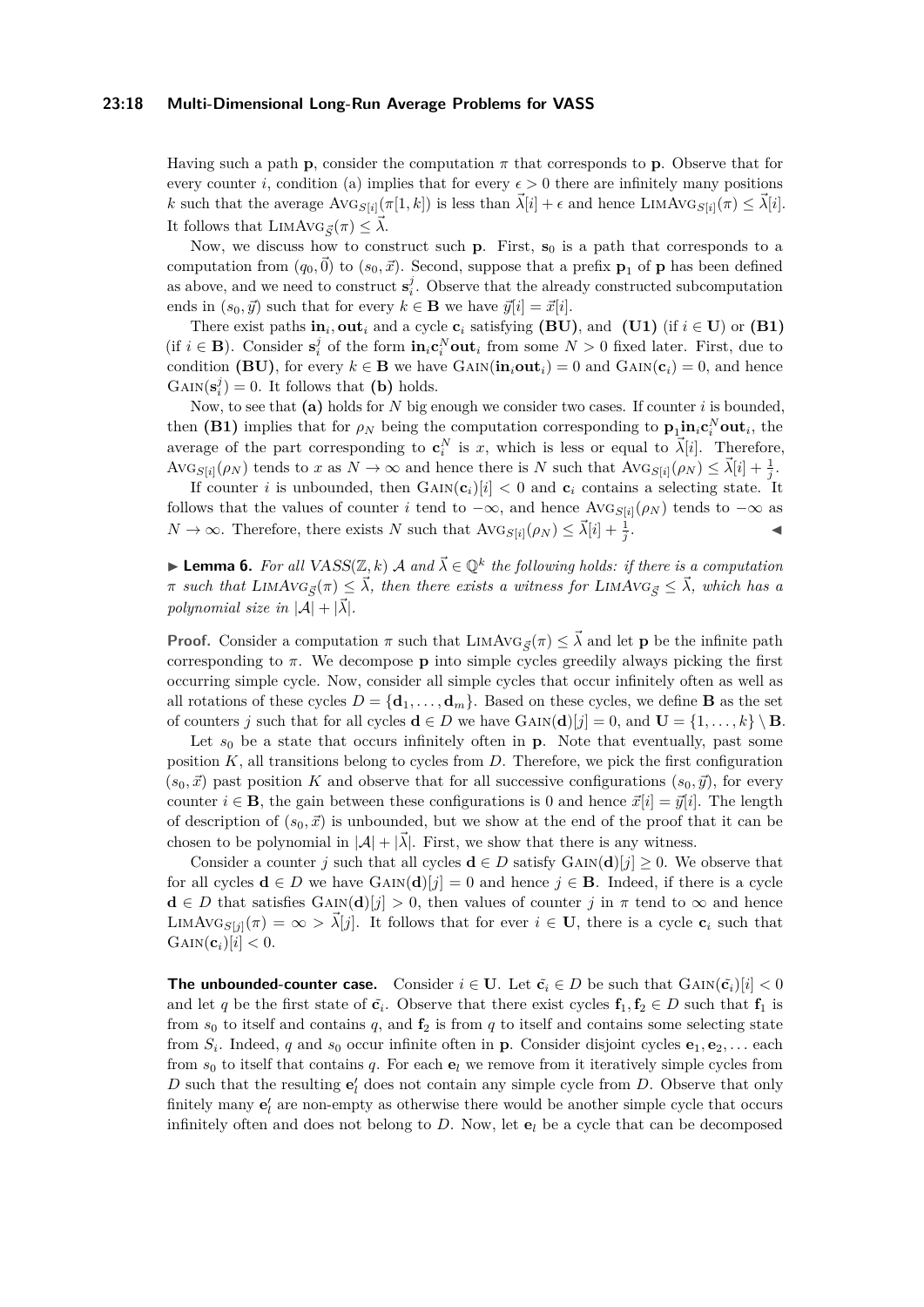Now, for  $N = |G \text{AIN}(\mathbf{f}_2)[i]| + 1$  we define  $\mathbf{c}_i = \mathbf{f}_2 \tilde{\mathbf{c}}_i^N$ . Then,  $G \text{AIN}(\mathbf{c}_i^N)[i] < 0$  and  $\mathbf{c}_i$ contains a selecting state from *S*[*i*]. Therefore, condition **[\(U1\)](#page-6-0)** holds.

The cycle  $f_1$  can be decomposed into paths  $\mathbf{in}_i$ , out<sub>i</sub>, respectively from  $s_0$  to  $q$ , and from *q* to  $s_0$ . Furthermore, since  $f_2$ ,  $c_i$ ,  $\text{in}_i \text{out}_i$  can be decomposed into cycles from *D*, then by definition of **B**, for all  $j \in \mathbf{B}$  we have  $\text{GAN}(\mathbf{f}_2)[j] = \text{GAN}(\mathbf{c}_i)[j] = \text{GAN}(\mathbf{in}_i \text{out}_i)[j] = 0$  and hence  $\text{GAN}(\mathbf{f}_2 \mathbf{c}_i^n)[j] = 0$ . Therefore, condition (BU) holds. Note that  $\text{in}_i, \text{out}_i$  have the lengths bounded by  $2 \cdot |\mathcal{A}|$  and  $\mathbf{c}_i$  can be represented by the pair of cycles:  $(\tilde{\mathbf{c}}_i, \mathbf{f}_2)$  of the length at most  $2 \cdot |\mathcal{A}|$ . Thus, all have polynomial-size representation.

**The bounded-counter case.** Let  $i \in \mathbf{B}$ . Since every cycle  $\mathbf{d} \in D$  satisfies GAIN( $\mathbf{d}[i] = 0$ , from some position *K* onwards the gain of each cycle is 0 and hence the value of counter *i* on any two positions past  $K$  with the same state are the same. Therefore, we associate with each state the value of counter *i* and eliminate values of counters. Furthermore, we associate with each cycle  $\mathbf{d} \in D$  its average value over  $S[i]$ , which is uniquely defined. Finally, if for all cycles  $\mathbf{d} \in D$  the average exceeds  $\tilde{\lambda}[i]$ , then LIMAVG<sub>S[*i*i</sub>]( $\pi$ ) >  $\tilde{\lambda}[i]$ . Therefore, there exists a cycle  $c_i \in D$  with the average value less or equal to  $\vec{\lambda}[i]$ .

Since  $s_0$  occurs infinitely often, in particular it occurs past position  $K$ . Therefore, we show as in the unbounded-counter case that there exist  $\mathbf{in}_i$ , out<sub>*i*</sub> such that  $\mathbf{in}_i$  leads from *s*<sub>0</sub> to some state *q* of **c**<sub>*i*</sub> and **out**<sub>*i*</sub> from *q* to *s*<sub>0</sub> such that **c**<sub>*i*</sub>, **in**<sub>*i*</sub>, **out**<sub>*i*</sub> satisfy (BU). Finally, observe that  $c_i$ ,  $\text{in}_i$ ,  $\text{out}_i$  satisfy [\(U1\)](#page-6-0). Note that  $c_i$ ,  $\text{in}_i$ ,  $\text{out}_i$  can be picked to have the lengths at most  $2 \cdot |\mathcal{A}|$ .

**A witness with polynomial recurrent configuration.** We have shown that there exists a witness for LIMAVG<sub> $\vec{s} \leq \vec{\lambda}$  with  $(s_0, \vec{x})$ . We show that there exists  $\vec{z}$  such that (a) the witness</sub> for LIMAVG<sub> $\vec{s} \leq \vec{\lambda}$  with  $(s_0, \vec{x})$  replaced by  $(s_0, \vec{z})$  remains a witness for LIMAVG<sub> $\vec{s} \leq \vec{\lambda}$ , and</sub></sub> (b)  $\vec{z}$  has the binary representation of polynomial length in  $|\mathcal{A}| + |\vec{\lambda}|$ .

For (a) we need to show that (i) **[\(B1\)](#page-6-0)** is satisfied with  $(s_0, \vec{z})$ , and (ii)  $(s_0, \vec{z})$  is reachable from  $(q_0, \vec{0})$ . Recall that **[\(B1\)](#page-6-0)** states that for every  $i \in \mathbf{B}$ , the subcomputation  $\rho$  corresponding to the cycle  $\mathbf{c}_i$  starting from the configuration reached from  $(s_0, \vec{z})$  over the path  $\mathbf{in}_i$  satisfies  $\text{Avg}_{S[i]}(\rho) \leq \vec{\lambda}[i]$ . Note that the lengths of  $\textbf{in}_i, \textbf{c}_i$  are bounded by  $2 \cdot |\mathcal{A}|$  (because  $i \in \mathbf{B}$ ) and hence there exists  $\alpha_i$  with the binary representation of polynomial-length in  $|\mathcal{A}|$  such that  $\text{AVG}_{S[i]}(\rho) = \alpha_i + \bar{z}[i]$ . Therefore, any  $\bar{z}$  such that  $\bar{z}[i] < -\alpha_i + \bar{\lambda}[i]$  for all  $i \in \mathbf{B}$  satisfies (i). For (ii) observe that reachable configurations in  $VASS(\mathbb{Z})$  are semilinear sets [\[4\]](#page-15-16) represented by polynomial-size equations (where coefficients are given in binary). Therefore, we can find a vector  $\vec{z}$  satisfying (i) and (ii) whose binary representation has polynomial length in  $|\mathcal{A}| + |\mathcal{A}|$ . *~λ*|. J

 $\blacktriangleright$  **Lemma 9.** Let A be a strongly-connected probabilistic VASS( $\mathbb{Z}, 1$ ). One of the following *conditions holds:*

- **(1)**  $\mathbb{E}(Gain) > 0$ , and  $\text{LIMAVGINF}_{S}(\xi) = \text{LIMAVGSUP}_{S}(\xi) = \infty$  with probability 1 *(over*  $\xi$ *)*,
- (2)  $\mathbb{E}(Gain) < 0$ *, and*  $\text{LIMAVGINF}_{S}(\xi) = \text{LIMAVGSUP}_{S}(\xi) = -\infty$  with probability 1*,*
- **(3)** A *is totally bounded, and for some*  $x \in \mathbb{Q}$ , with probability 1 *over*  $\xi$  *we have*  $LIMAVGINF<sub>S</sub>(\xi) = LIMAVGSUP<sub>S</sub>(\xi) = x$ *, and*
- **(4)** E(*Gain*) = 0*,* A *is not totally bounded, and with probability* 1 *over ξ we have*  $LIMAVGINF<sub>S</sub>(\xi) = -\infty$  *and*  $LIMAVGSUP<sub>S</sub>(\xi) = \infty$ *.*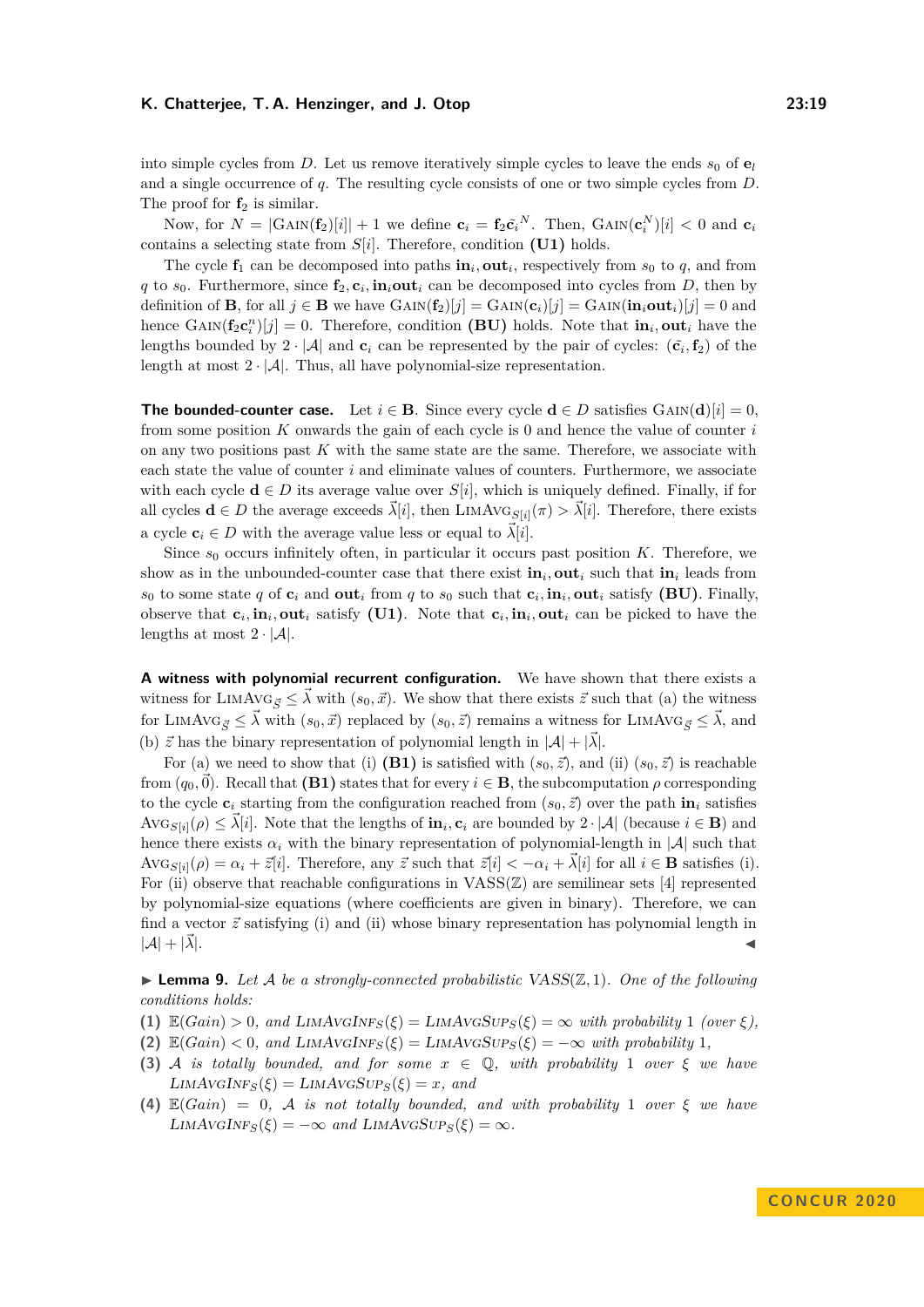### **23:20 Multi-Dimensional Long-Run Average Problems for VASS**

**Proof.** We prove only  $(1),(2),(3)$ , as  $(4)$  is presented with details in the paper.

We show conditions (1) and (2). Assume that  $\mathbb{E}(Gain) \neq 0$ . The Ergodic Theorem for Markov chains implies that with probability 1 (over  $\xi$ ) for every state q, the frequency of configurations with the state *q* converges to  $x[q]$ . For every transition  $(q, q', y)$ , the frequency of this transition converges to  $x_q \cdot P(q, q', y)$ . Now, we multiply the frequency of each transition  $(q, q', y)$  by its update value *y* and get the value of the counter in  $\xi[n]$  divided by *n*. On the other hand, this value converges to E(*Gain*) as *n* tends to infinity. It follows that with probability 1 over  $\xi$  the counter's value at a position *n* equals  $\mathbb{E}(Gain) \cdot n \pm o(n)$ . Therefore, if  $\mathbb{E}(Gain) > 0$  we have  $\text{LIMAVGINF}_{S}(\xi) = \text{LIMAVGSUP}_{S}(\xi) = \infty$ . Similarly, if  $\mathbb{E}(Gain) < 0$ , then  $\text{LIMAVGINF}_{S}(\xi) = \text{LIMAVGSup}_{S}(\xi) = -\infty$  with probability 1.

Now, we show condition (3). Assume that A is totally bounded. In every computation *π* if there are two configurations with the same state  $(s, x_1), (s, x_2)$ , then the counter's value is the same  $x_1 = x_2$ . To see that, consider a subcomputation from  $(s, x_1)$  to  $(s, x_2)$  and let **p** be the path that corresponds to that subcomputation. Then,  $0 = \text{GAN}(\mathbf{p}) = x_2 - x_1$ . Furthermore, since  $A$  is strongly connected and  $(q_0, 0)$  is the initial configuration for all computations, then in all computations the state determines the value of the counter.

It follows that we can eliminate the counter and consider  $A$  as a Markov chain with the limit-average objective with silent moves [\[10\]](#page-15-20). In a Markov chain with silent moves, transitions are weighted with rational numbers and a special value ⊥, which is skipped in the computation of partial averages. Similarly to Markov chains, in strongly-connected Markov chains with silent moves, the expected limit-average in the Markov chain is actually the limit-average of almost all paths and it is our value *x*. Moreover, the expected value can be computed in polynomial time [\[10\]](#page-15-20).

More precisely, let  $h(q)$  be the value of the counter in the state q. We define a Markov chain M corresponding to A as follows. We define  $\mathcal{M} = \langle \{a\}, Q, \{q_0\}, \delta', P', \mu' \rangle$  such that  $\delta'(q, q', a)$  holds if and only if  $(q, q', x) \in \delta$  for some  $x \in \mathbb{Z}$ ,  $P'(q, q', a) = \sum_{x \in \mathbb{Z}} P(q, q', x)$ , and  $\mu'(q_0) = 1$ . We consider the weighted Markov chain with silent moves  $\langle \mathcal{M}, \mathbf{c} \rangle$  such that **c**:  $\delta' \to \mathbb{Z} \cup \{\perp\}$  is defined as  $\mathbf{c}(q, q', a) = h(q)$ , if  $q \in S$  is a selecting state, and  $\mathbf{c}(q, q', a) = \perp$ (is silent) otherwise. Observe that for every computation  $\pi$  and the corresponding **p** (without counter updates), we have  $\text{LimAVG}_{S}(\pi)$  is precisely the limit average of costs **c** of transitions along **p**. Since for almost all paths **p** in  $\langle \mathcal{M}, \mathbf{c} \rangle$ , the limit average cost of **p** is the expected cost x of  $\langle \mathcal{M}, \mathbf{c} \rangle$ , almost all computations in A have the limit-average equal to x.

► **Lemma 10.** *Consider a probabilistic VASS(* $\mathbb{Z}$ *) A as in (4) of Lemma [9.](#page-10-0) There exist*  $c \in \mathbb{Q}$  $\alpha$  *and*  $\delta > 0$  *such that* LIMAVGINF<sub>*S*</sub>( $\xi$ ) < *c holds with probability greater than*  $\delta$ *.* 

**Proof.** Let  $\mathcal{A}'$  results from  $\mathcal{A}$  by assuming that the all states are initial, i.e.,  $Q_0 = Q$ , and the initial distribution over states  $\mu$  coincides with the long-run frequencies of states, i.e.,  $\mu(q) = x_q$ .

Suppose that  $\text{LimAvgInt}_{S}(\xi) = \infty$  with probability 1 w.r.t. A. Then, it also holds with probability 1 w.r.t.  $A'$ . Then, the average counter value at the *n*-th position converges to  $\infty$  (lim<sub>n→∞</sub> AvG<sub>S</sub>( $\xi$ [1, n]) =  $\infty$ ) with probability 1 in A'. Therefore, the expected average counter value up to position *n*,  $\mathbb{E}_{A'}(\text{AVG}_S(\xi[1,n]))$ , converges to  $\infty$ . However, the expected gain is 0, which implies that in  $\mathcal{A}'$ , at every position *n*, the expected value of the counter (in  $\mathcal{A}'$ ) is 0. It follows that  $\mathbb{E}_{\mathcal{A}'}(\text{Avg}_S(\xi[1,n]))$  is 0. A contradiction.

**Lemma 14.** For all VASS( $\mathbb{N}, 1$ ) A the following holds: there exists a computation  $\pi$  with LIMAV $G_S(\pi) \leq \lambda$  *if and only if there exist subcomputations*  $\rho_0, \rho_c$  *such that:* 

 $\rho_0$  *is from*  $(q_0, 0)$  *to*  $(s, x)$ *, where*  $x \leq \lambda$ *, and* 

 $\rho_c$  *is a cycle from*  $(s, x)$  *to itself satisfying the following conditions:*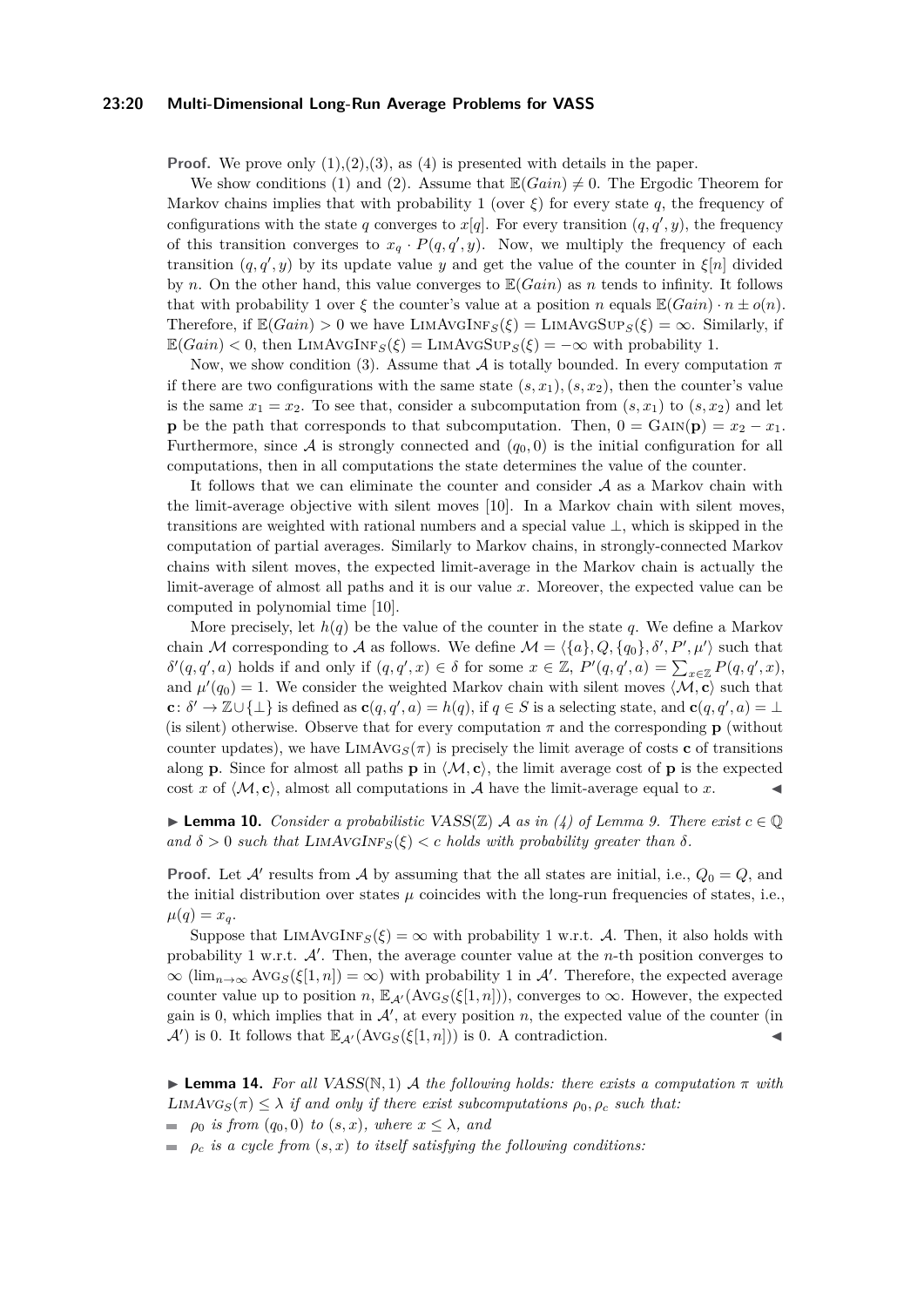- (a)  $AVG_S(\rho_c) \leq \lambda$ ,
- **(b)** *the number of configurations with selecting states in*  $\rho_c$ , *i.e., configurations from*  $S \times \mathbb{N}$ *, is*  $O(|S| \cdot |\lambda|^2)$ *, and*
- (c) *the value of the counter in each configuration of*  $\rho_c$  *from*  $S \times \mathbb{N}$  *is*  $O(|S| \cdot |\lambda|^2)$ *.*

**Proof.** Observe that having  $\rho_0$ ,  $\rho_c$  as above, the computation  $\pi = \rho_0(\rho_c)^\infty$  is a valid computation and it satisfies  $\text{LIMAVG}_{S}(\pi) \leq \lambda$ .

Conversely, assume that there is a computation  $\pi$  with  $\text{LIMAVG}_{S}(\pi) \leq \lambda$ . Consider  $\epsilon > 0$  and pick a cycle subcomputation  $\rho$  from  $\pi$  of the average value at most  $\lambda + \epsilon$  of the minimal length (all shorter subcomputations have higher average). Such a cycle exists as there has to be a configuration  $(s, y)$  with  $y \leq \lambda + \epsilon$  that occurs infinitely often. Otherwise, LIMAVG<sub>S</sub> $(\pi) \geq \lambda + \epsilon$ . Then, we divide  $\pi$  into cycles with ends with configuration  $(s, y)$  and there has to be a cycle with the average value at most  $\lambda + \epsilon$ .

We show that this minimal  $\rho$  has few *selecting configurations*, which are configurations with a selecting state. Let *L* be the number of selecting configurations in  $\rho$  with the counter's value at most  $\lambda$  and let *H* be the number of selecting configurations with the counters value at least  $\lceil \lambda \rceil + 1$ . We lower the average if we replace the value of the configurations of the first type by 0 and the second by  $\lceil \lambda \rceil + 1$  and get

$$
\frac{(\lceil \lambda \rceil + 1)H}{L+H} \le \lambda + \epsilon
$$

and hence  $H \leq \frac{\lambda + \epsilon}{1 - \epsilon} \cdot L$  Assuming that  $\epsilon \leq 0.5$ , we can bound  $H \leq 2 \cdot (\lceil \lambda \rceil + 1)L$ .

Now, we give a bound on *L*. Due to minimality assumption on  $\rho$ , it cannot contain subcycles with the same properties. Suppose it has a subcycle  $\tau$ . Due to minimality assumption, the subcycle has the average value exceeding  $\lambda + \epsilon$ . But then,  $\rho'$  obtained from  $ρ$  by removal of  $τ$  has a smaller average and a shorter length. A contradiction. It follows that for every state *q* and for every value  $x \leq \lceil \lambda \rceil$  there is at most one configuration  $(q, x)$  in *ρ*. Therefore,  $L \leq (\lceil \lambda \rceil + 1)|S|$ . and hence

$$
L + H \leq ([\lambda] + 1)|S| + 2 \cdot ([\lambda] + 1)^2 |S| \leq 2 \cdot |S| \cdot ([\lambda] + 2)^2.
$$

As previously observed the minimal value of a configuration from *L* is 0 and from *H* is  $\lceil \lambda \rceil + 1$ . Suppose that there is a single high value *B* is  $\rho$  and all other values take the minimal possible value. Then, we get:

$$
\frac{B + (H - 1)\lceil \lambda \rceil}{L + H} \le \lambda
$$

thus

$$
B \leq \lceil \lambda \rceil (L+1) \leq (\lceil \lambda \rceil + 1)^2 |Q|
$$

and that is the bound on the maximal value of a selecting configuration.

 $\blacktriangleright$  **Theorem 19.** *The problem, given a probabilistic VASS(N, k) A under the relaxed semantics,*  $S \subseteq Q$  and  $\vec{x} \in \mathbb{Q}^k$ , decide whether  $\mathbb{E}_{\mathcal{A}}(LIMAVG_{\vec{S}}) < \vec{x}$  is EXPSPACE-hard.

**Proof.** Consider a VASS( $\mathbb{N}, k$ ) A, an initial configuration  $(s, \vec{x}_1)$ , and a target configuration  $(t, \vec{x}_2)$ . Without loss of generality, we assume that  $\vec{x}_1 = \vec{x}_2 = \vec{0}$  and the update of each counter is  $-1, 0, 1$ . We construct a probabilistic VASS(N)  $A^P$  based on A by adding an additional counter  $k+1$  and a sink state  $r$ , which has only a single outgoing transition, which is a self-loop upon which counters do not change values, i.e.,  $(r, r, \vec{0})$ . We add a transition

**CON C U R 2 0 2 0**